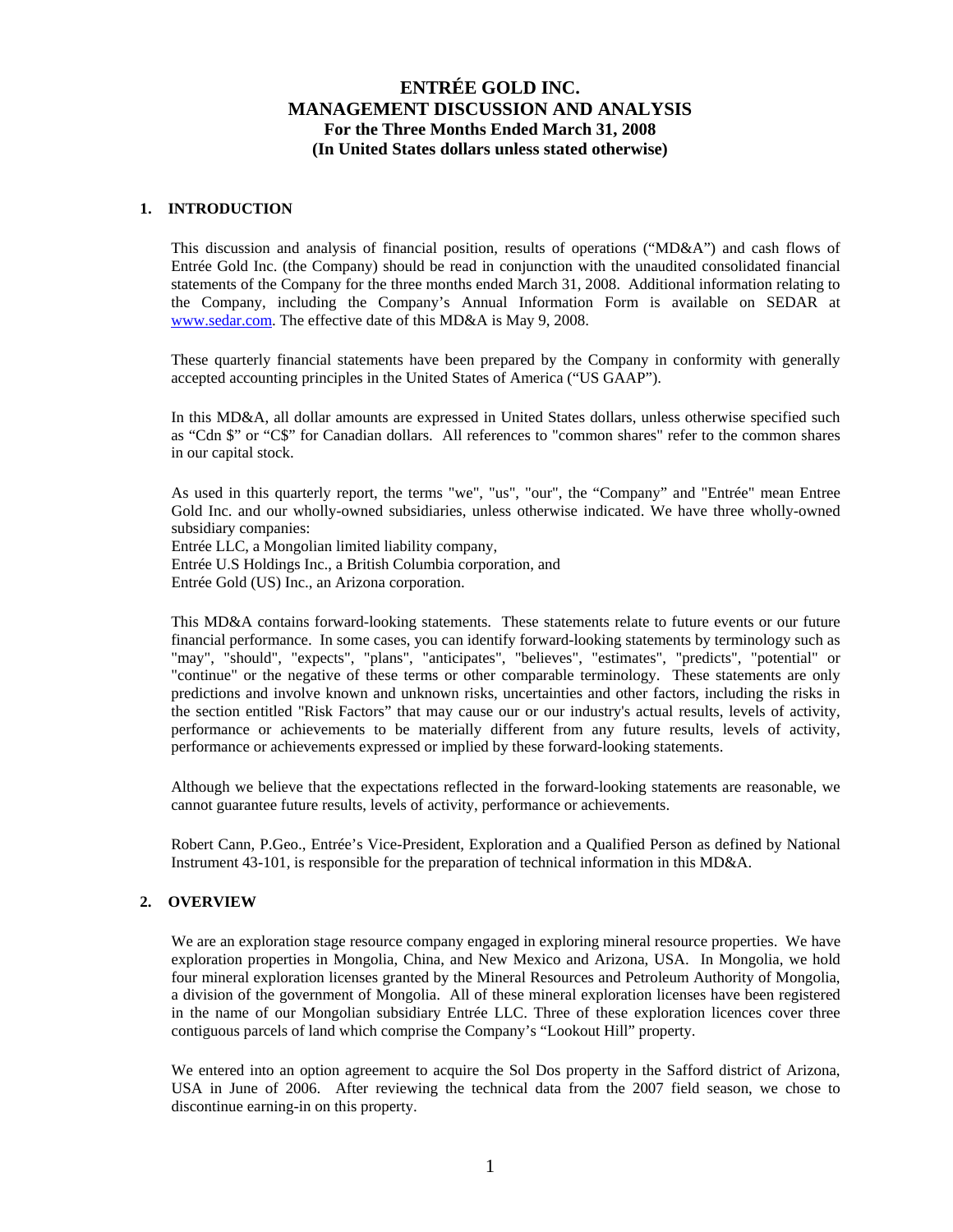In August 2007, the Company entered into an agreement with Empirical Discovery LLC ("Empirical") to explore for and develop porphyry copper targets in southeastern Arizona and adjoining southwestern New Mexico.

In November 2007, we entered into an earn-in agreement with the Zhejiang No. 11 Geological Brigade to acquire 78% interest in the Huaixi property in Zhejiang Province in Southeast China.

In January 2008, the Company entered into an additional agreement with Empirical to explore for and develop porphyry copper targets within a specified area around Bisbee, Arizona. This agreement is separate from the August 2007 agreement with Empirical.

The Company trades on three stock exchanges: the Toronto Stock Exchange (TSX:ETG), the American Stock Exchange (AMEX:EGI) and the Frankfurt Stock Exchange (FWB:EKA, WKN 121411).

### **Treasury Offering**

On November 26, 2007, Entrée closed a short form prospectus offering of 10 million common shares at a price of C\$3.00 per share for gross proceeds of C\$30 million (the "Treasury Offering") pursuant to an underwriting agreement between the Company and BMO Nesbitt Burns (the "Underwriter"). The Underwriter received a fee of C\$1.8 million, being 6% of the gross proceeds of the Treasury Offering.

In order to maintain their ownership of Entrée's issued and outstanding shares, approximately 14.7% and 15.9% respectively, Ivanhoe Mines and Rio Tinto, through its wholly owned subsidiary Kennecott Canada Exploration Inc. (collectively, "Rio Tinto"), exercised their pre-emptive rights and acquired, concurrently with the closing of the Treasury Offering, an aggregate of 4,428,640 shares of the Company at a price of C\$3.00 per share for additional gross proceeds of C\$13,285,920.

#### **Equity Participation and Earn-In Agreement with Ivanhoe Mines Ltd.**

We entered into an arm's-length Equity Participation and Earn-In Agreement (the "Earn-In Agreement") dated October 15, 2004, with Ivanhoe Mines Ltd. ("Ivanhoe Mines"), an unrelated Yukon corporation which owns a copper-gold deposit known as Oyu Tolgoi, which is located adjacent to and is surrounded by our Lookout Hill property. This agreement provided that, upon satisfaction of certain conditions, Ivanhoe Mines would subscribe for 4.6 million units of our company for C\$1.00 per unit, with each unit consisting of one common share of our company and one share purchase warrant entitling the holder to purchase one additional common share of our company for a purchase price of C\$1.10 for two years from the date of purchase.

The Earn-in Agreement also provided that Ivanhoe Mines would have the right, during an earn-in period beginning on closing of the subscription for units and ending, at the latest, on the eighth anniversary of that closing date (subject to earlier expiration as specified in the agreement), to earn a participating interest in a mineral exploration and, if warranted, development and mining project to be conducted by Ivanhoe Mines on a portion of our company's Lookout Hill property consisting of approximately 40,000 hectares of the land area of our Lookout Hill property shown on the map below. The amount of the participating interest in the project will vary depending on the amount of money that Ivanhoe Mines expends on the project during the earn-in period, but the Agreement provides that Ivanhoe Mines can earn a 51% interest by expending an aggregate of at least \$20 million during the earn-in period In October, 2007, Entrée received notice from Ivanhoe Mines that it has incurred the required expenditures (\$20 million) to earn a 51% participating interest in the Entrée-Ivanhoe Mines agreement area. On March 11, 2008, the Company was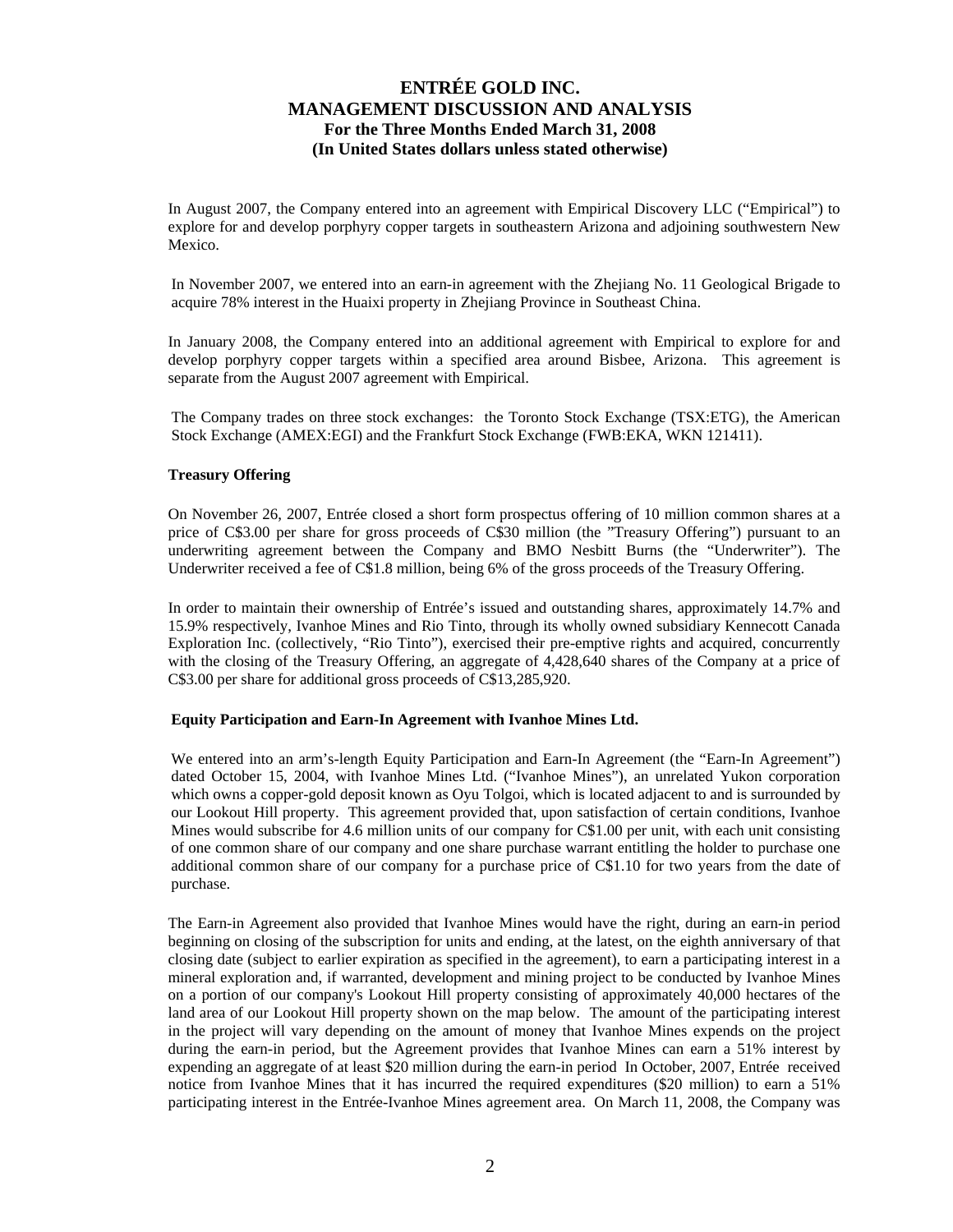notified by Ivanhoe Mines that it has expended in excess of \$27.5 million on the exploration of the Entrée-Ivanhoe Mines earn-in agreement area, thereby reaching the threshold to earn a 60% participating interest in the agreement area. Ivanhoe Mines has informed Entrée that it intends to continue to incur earn-in expenditures so as to increase its participating interest in the project and therefore, a joint venture is not being formed at this time. Subject to Ivanhoe Mines' spending a total of \$35 million on exploration and/or development on the agreement properties prior to November 2012, Ivanhoe Mines will earn an 80% participating interest in all minerals extracted below a sub-surface depth of 560 metres on the optioned property; and a 70% participating interest in all minerals extracted from surface to a depth of 560 metres.

The Earn-In Agreement gives Ivanhoe Mines the right to nominate one member of our Board of Directors until the earlier to occur of (a) the expiration of the earn-in period, or (b) the date upon which Ivanhoe Mines ceases to own at least ten percent (10%) of our issued and outstanding common shares (assuming the exercise by Ivanhoe Mines of all securities convertible into our common shares).

Ivanhoe Mines is required to vote their shares as our board of directors direct on all matters pertaining to the appointment of directors, the appointment and remuneration of our auditors and all other matters to be submitted to our stockholders except for "extraordinary" matters. "Extraordinary" matters are matters requiring a special majority (66.33%), the vote of a majority of disinterested stockholders and matters where Ivanhoe Mines is precluded from voting.

In addition, the Earn-In Agreement gives to Ivanhoe Mines a pre-emptive right to such percentage of any offering of securities of our company as will enable them to preserve their ownership percentage in our company.

We believe that the Earn-In Agreement represents a significant milestone in the development of our company. It has enabled us to raise money that we can use to pursue our exploration activities on the balance of our Lookout Hill property and elsewhere. It has the potential, depending on how much money Ivanhoe Mines actually expends on the project during the earn-in period, to enable the exploration of that portion of our Lookout Hill property at little or no cost to our company.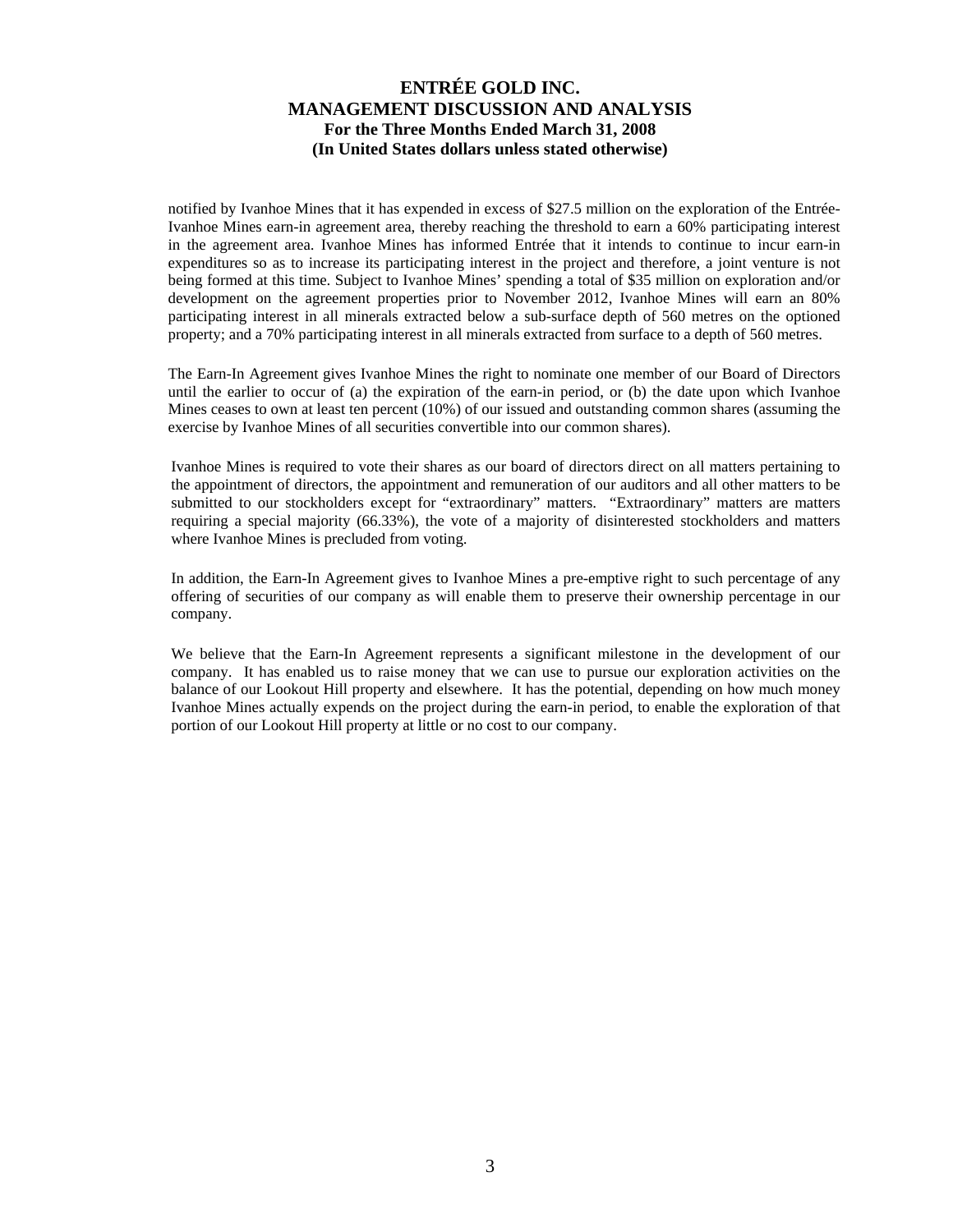The portion of our property subject to the Earn-In Agreement, which is referred to in the agreement as the "Project Property", is shown below:

### Entree Gold Inc./Ivanhoe Mines Ltd. **Project Property Boundaries**



We closed the private placement described in the Earn-In Agreement on November 9, 2004, at which time Ivanhoe Mines purchased the 4,600,000 units described above. In July 2005, Ivanhoe Mines exercised its 4.6 million share purchase warrants in order to fully participate in a Rio Tinto private placement with Entrée (see below).

On June 29, 2007, Ivanhoe Mines exercised its "A" and "B" warrants purchased as part of a private placement in July 2005, and the Company issued 1,235,488 common shares for cash proceeds of \$3,340,327.

On November 26, 2007, in order to maintain its percentage ownership of Entrée's issued and outstanding shares, at approximately 14.7%, Ivanhoe Mines exercised its pre-emptive rights and acquired, concurrently with the closing of the Treasury Offering, an aggregate of 2,128,356 shares of the Company at a price of C\$3.00 per share for additional gross proceeds of C\$6,385,068.

### **Investment by Rio Tinto in Entrée Gold Inc.**

In June 2005, Rio Tinto completed a private placement into Entrée, whereby it purchased 5,665,730 units at a price of C\$2.20 per unit, which consisted of one Entrée common share and two warrants (one "A" warrant and one "B" warrant). Two "A" warrants entitled Rio Tinto to purchase one Entrée common share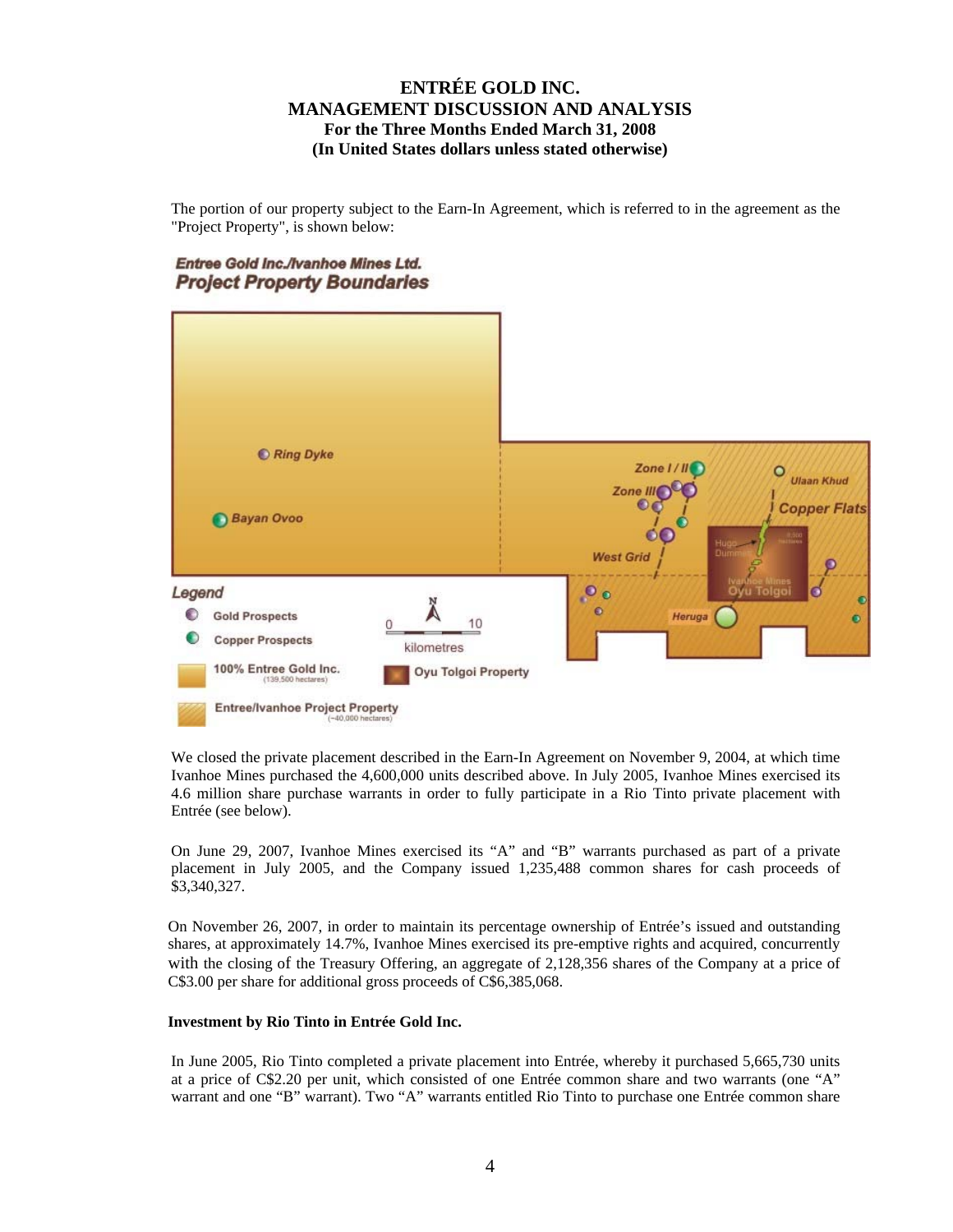for C\$2.75 within two years; two "B" warrants entitled Rio Tinto to purchase one Entrée common share for C\$3.00 within two years. Proceeds from Rio Tinto's investment were \$10,170,207. Ivanhoe Mines exercised its pre-emptive right and participated in the private placement to maintain proportional ownership of Entrée's shares. After exercising its warrant for 4,600,000 shares at C\$1.10, resulting in proceeds to Entrée of \$4,069,214, Ivanhoe Mines purchased 1,235,489 units, resulting in further proceeds to Entrée of \$2,217,209. Rio Tinto purchased an additional 641,191 units of the private placement to maintain proportional ownership, resulting in further proceeds of \$1,150,681.

Rio Tinto is required to vote its shares as our board of directors directs on matters pertaining to fixing the number of directors to be elected, the election of directors, the appointment and remuneration of auditors and the approval of any corporate incentive compensation plan or any amendment thereof, provided the compensation plan could not result in any time in the number of common shares reserved for issuance under the plan exceeding 20% of the issued and outstanding common shares.

On June 27, 2007, Rio Tinto exercised it's "A" and "B" warrants and the Company issued 6,306,920 common shares for cash proceeds of \$17,051,716.

On November 26, 2007, in order to maintain its percentage ownership of Entrée's issued and outstanding shares, approximately 15.9%, Rio Tinto exercised its pre-emptive rights and acquired, concurrently with the closing of the Treasury Offering, an aggregate of 2,300,284 shares of the Company at a price of C\$3.00 per share for additional gross proceeds of C\$6,900,852.

At March 31, 2008, Ivanhoe Mines owned approximately 14.7% of Entrée's issued and outstanding shares.

At March 31, 2008, Rio Tinto owned approximately 15.9% of Entrée's issued and outstanding shares.

#### **Investment by Rio Tinto in Ivanhoe Mines Ltd.**

In October 2006, Rio Tinto announced that it had agreed to invest up to \$1.5 billion to acquire up to a 33.35% interest in Ivanhoe Mines. The proceeds from this investment were targeted to fund the joint development of the Oyu Tolgoi copper-gold project. An initial tranche of \$303 million was granted to acquire 9.95% of Ivanhoe Mines' shares. It was further announced on September 12, 2007 that Rio Tinto will provide Ivanhoe Mines with a convertible credit facility of \$350 million for interim financing for the Oyu Tolgoi copper-gold project in Mongolia. The credit facility is directed at maintaining the momentum of mine development activities at Oyu Tolgoi while Ivanhoe Mines and Rio Tinto continue to engage in finalising an Investment Agreement between Ivanhoe Mines and the government of Mongolia. If converted, this investment could result in Rio Tinto's owning 46.65% of Ivanhoe Mines." Entree believes these investments represent, together with the exercise of the Entrée warrants, a major vote of confidence by one of the world's pre-eminent mining companies in both the Oyu Tolgoi project and in the country of Mongolia.

#### **Mongolian Government**

The Mongolian Parliament began its spring session in early April and consideration of changes to the Minerals Law was on Parliament's official schedule of business.

On March 12, 2008, the Prime Minister and leader of the Opposition held a joint press conference. They announced that the government would seek to change the existing minerals law to allow the Mongolian Government to acquire up to a 51% stake in any projects deemed strategic. It is unclear at this time the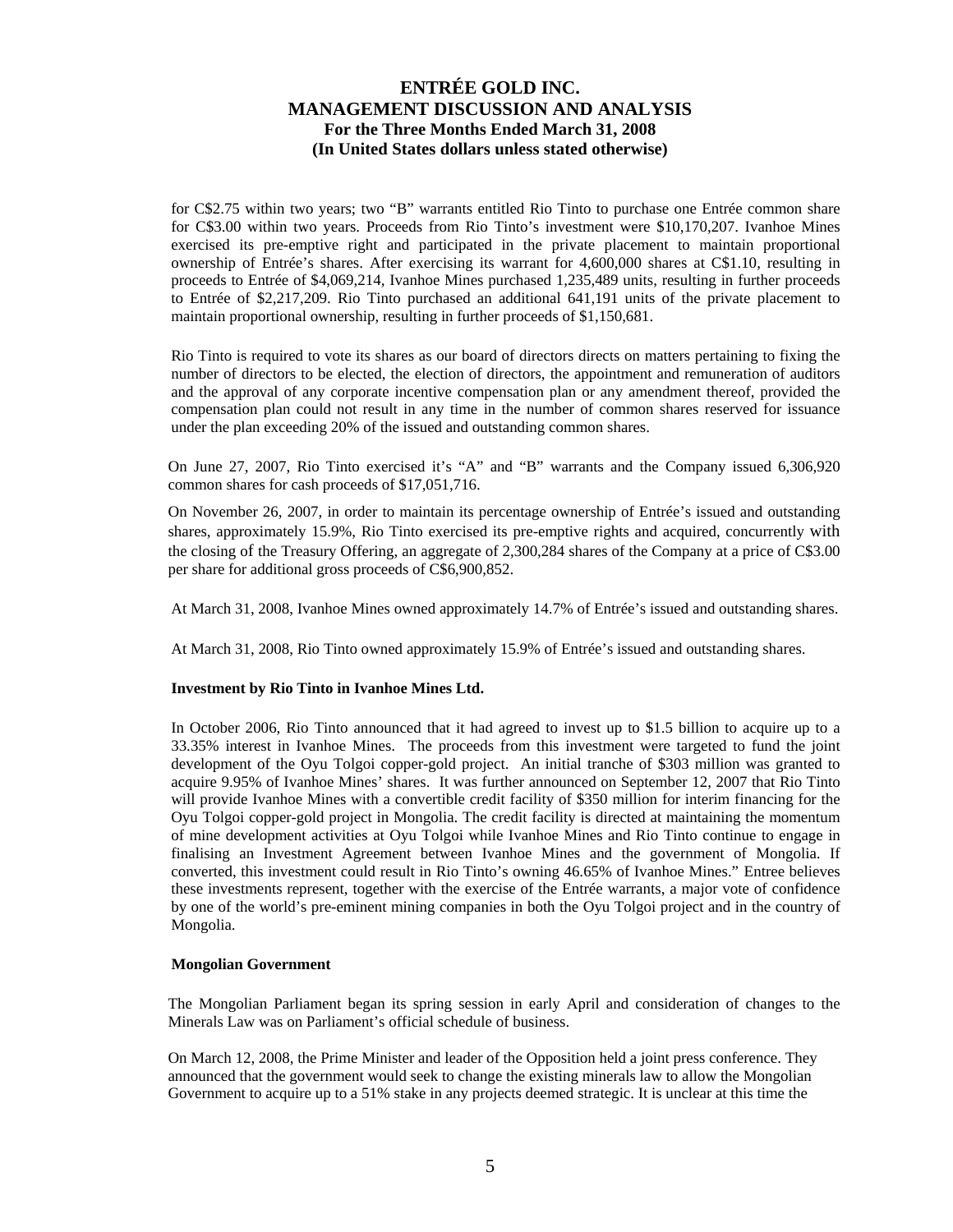mechanics of this proposal or what the impact may or may not be on the Oyu Tolgoi investment agreement negotiations.

Ivanhoe Mines and Rio Tinto have been meeting with Members of Parliament to discuss issues relating to the planned development of Oyu Tolgoi and lawmakers have visited the Oyu Tolgoi Project site to see work in progress. Ivanhoe Mines and Rio Tinto also have expressed their concerns to Members of Parliament, the Government's Cabinet and the President about potential adverse impacts on the cost and timing for the Oyu Tolgoi project that would result from any further unexpected delays in the parliamentary approval process.

The draft investment agreement, once approved by Parliament, remains subject to approvals by the Ivanhoe Mines and Rio Tinto boards of directors.

Entrée continues to monitor developments in Mongolia, and maintains regular contact with Rio Tinto and Ivanhoe Mines regarding this matter.

#### **Corporate Information**

Our corporate headquarters are located in Vancouver, British Columbia, but we conduct all of our operations in Mongolia through our wholly-owned subsidiary, Entrée LLC. We maintain an office for this purpose in Ulaanbaatar, the capital of Mongolia. Our Mongolian office is staffed by our Vice-President, Exploration, an operations manager, a business manager, two office assistants, and a full-time accountant. Operations in the U.S. are conducted through field offices set-up for specific projects. Entree leased an office in Beijing in December 2007 for the purposes of managing operations in China. Our China office is staffed by an office manager, an accountant and a cashier. The Company is currently in the process of forming a Chinese business entity.

We believe that Entrée is in sound financial condition and well positioned to build upon the value of our company, both in terms of our arrangement with Ivanhoe Mines and Rio Tinto and our exciting and promising prospects elsewhere. As part of our ongoing strategy, we are also actively seeking quality acquisitions to complement our existing portfolio.

#### **Mineral Resource Estimate**

#### Hugo North Extension

In February 2006, Entrée announced that a mineral resource estimate prepared by Ivanhoe Mines under the supervision of AMEC Americas Limited ("AMEC") had delineated an initial Inferred Resource for the northern extension of the Hugo North deposit (the "Hugo North Extension") on the Copper Flats area of Entrée's Shivee Tolgoi license, in the South Gobi region of Mongolia. The drilling and exploration work that resulted in the preparation of this Inferred Resource estimate was conducted in order for Ivanhoe Mines to earn an interest in Lookout Hill.

In March 2007, the Company announced that an updated mineral resource estimate had been calculated, based on in-fill drilling conducted by Ivanhoe Mines up to November 1, 2006. The updated mineral resource estimate was prepared by AMEC and the corresponding technical report was filed on SEDAR (www.sedar.com). At a 0.6% copper equivalent cut-off, the Hugo North Extension is now estimated to contain an Indicated Resource of 117 million tonnes grading 1.80% copper and 0.61 grams per tonne ("g/t") gold (a copper equivalent grade of 2.19%). This Indicated Resource is estimated to contain 4.6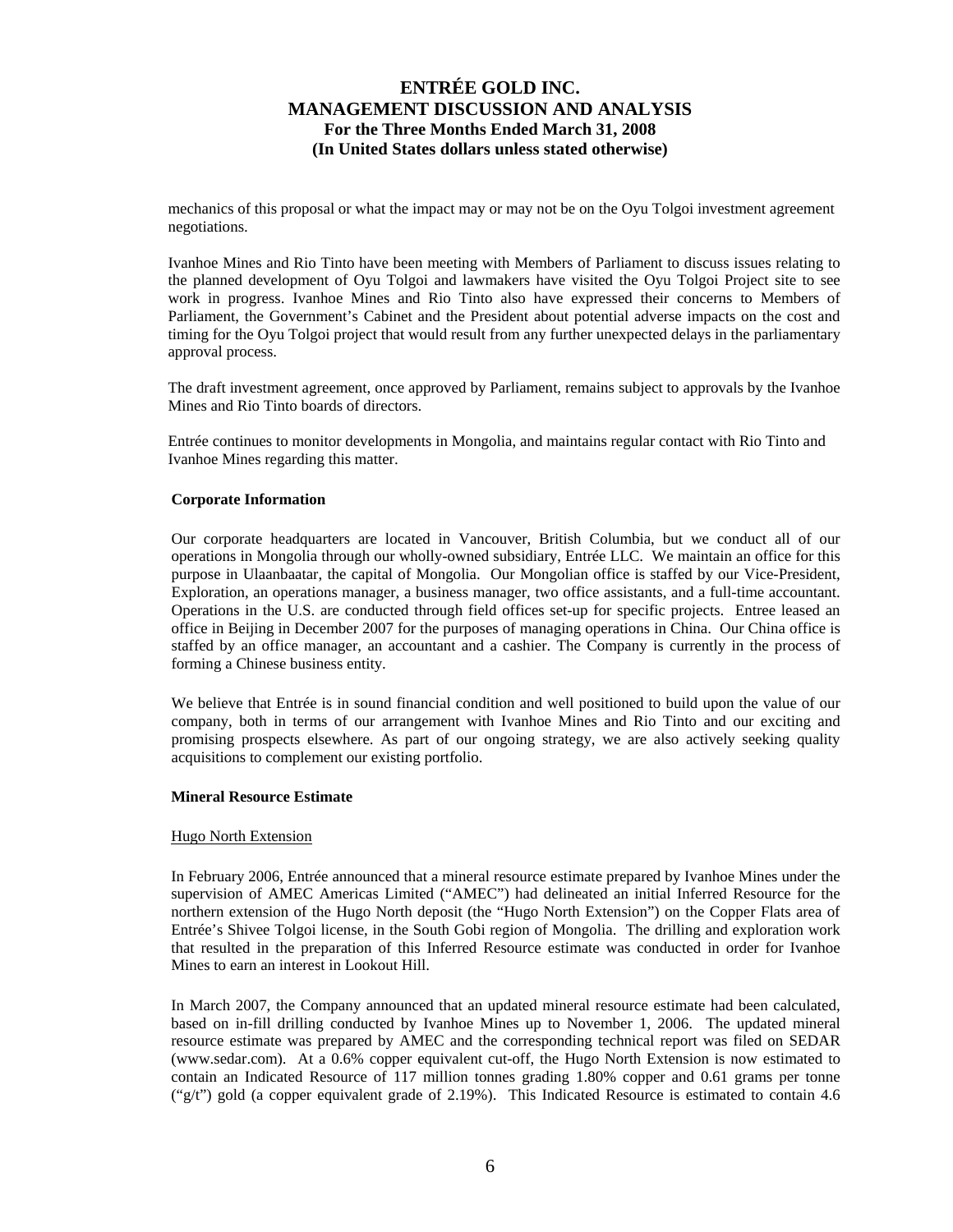billion pounds of copper and 2.3 million ounces of gold. In addition, the Hugo North Extension is estimated to contain an Inferred Resource of 95.5 million tonnes grading 1.15% copper and 0.31 g/t gold (a copper equivalent grade of 1.35%). The contained metal estimated within the Inferred Resource portion of the Hugo North Extension is 2.4 billion pounds of copper and 950,000 ounces of gold. For further information, see the Company's news release dated March 29, 2007 available on SEDAR.

### Heruga

On March 12, 2008, Entrée announced an initial mineral resource estimate prepared for the Heruga copper, gold, and molybdenum deposit, under the supervision of Quantitative Group, Perth Australia (QG). Heruga is estimated to contain an Inferred Resource of 760 million tonnes grading 0.48% copper, 0.55 g/t gold and 142 parts per million ("ppm") molybdenum for a copper equivalent grade of 0.91%, using a 0.60% copper equivalent cut-off grade, see Table 2 on page 12. Based on these figures, the Heruga deposit is estimated to contain at least eight billion pounds of copper and 13.4 million ounces of gold. Drilling is being conducted by partner and project operator, Ivanhoe Mines.

#### **Listing of Common Stock on Other Stock Exchanges**

Trading of our shares of common stock commenced on the AMEX effective July 18, 2005, under the trading symbol "EGI'. On April 24, 2006, Entrée began trading on the Toronto Stock Exchange and discontinued trading on the TSX Venture Exchange. The trading symbol remained "ETG". The Company is also traded on the Frankfurt Stock Exchange, under the trading symbol "EKA", and "WKN 121411".

### **3. REVIEW OF OPERATIONS**

Results of operations are summarized as follows:

|                                                   | <b>Ouarter</b><br><b>Ended</b><br>March 31,<br>2008 | <b>Ouarter</b><br><b>Ended</b><br>March 31,<br>2007 |
|---------------------------------------------------|-----------------------------------------------------|-----------------------------------------------------|
|                                                   |                                                     |                                                     |
| Depreciation                                      | \$<br>53,347 \$                                     | 56,381                                              |
| General and administrative                        | 1,047,185                                           | 525,771                                             |
| Interest income                                   | (676, 182)                                          | (139,682)                                           |
| Stockholder communications and investor relations | 151,481                                             | 224,250                                             |
| Mineral interests                                 | 863.324                                             | 456,917                                             |
| Fair value adjustment to asset backed             |                                                     |                                                     |
| commercial paper                                  | 489,623                                             |                                                     |
| Stock-based compensation                          | 49,868                                              | 52,999                                              |
| Net loss                                          | \$<br>1.978.646 \$                                  | 1,176,636                                           |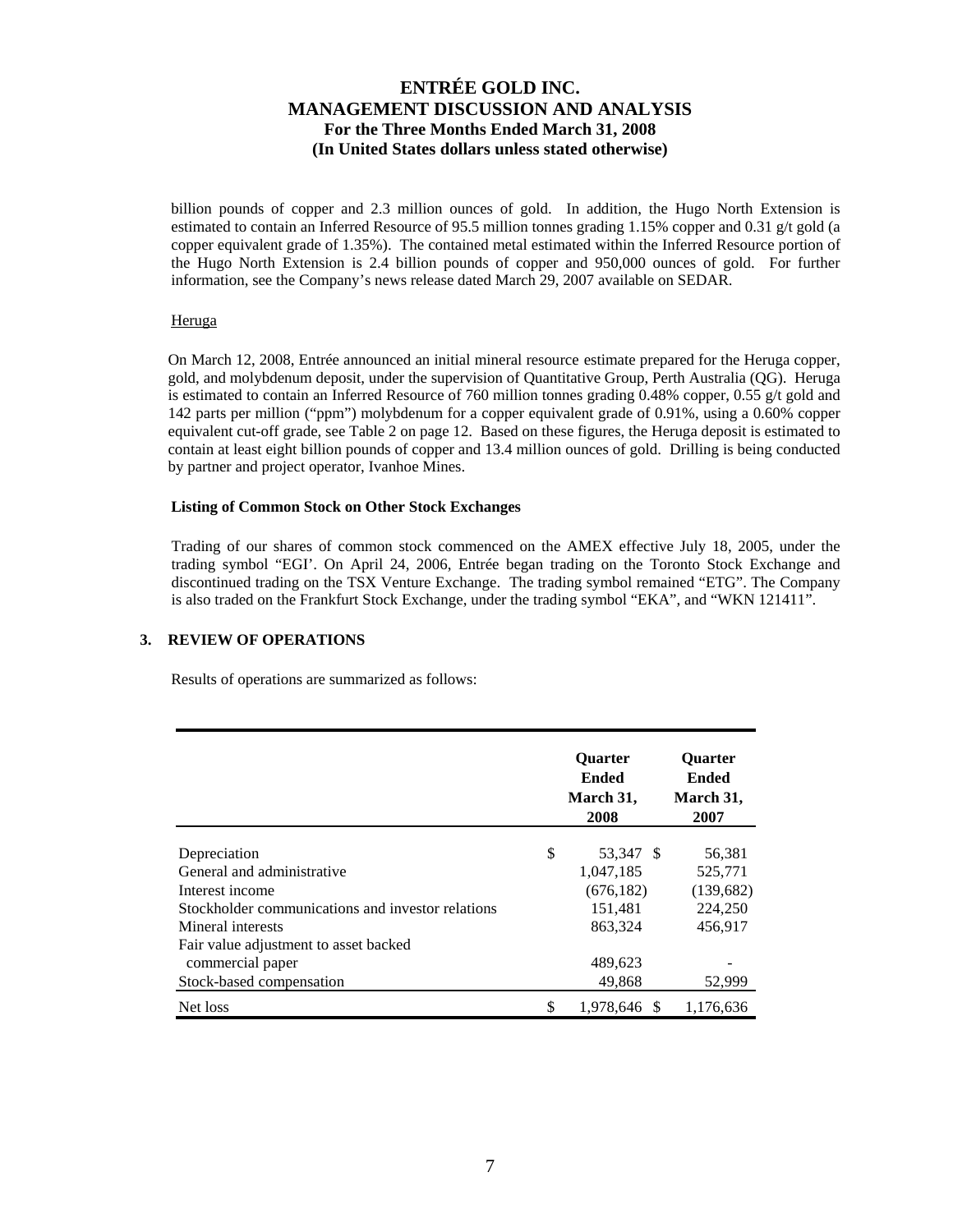Mineral properties expenditures are summarized as follows:

|                               | <b>Ouarter</b><br><b>Ended</b><br>March 31,<br>2008 |   | <b>Ouarter</b><br><b>Ended</b><br>March 31,<br>2007 |
|-------------------------------|-----------------------------------------------------|---|-----------------------------------------------------|
| Lookout Hill                  | \$<br>240,929 \$                                    |   | 314,041                                             |
| Manlai                        | 4,858                                               |   | 78,501                                              |
| Sol Dos                       |                                                     |   | 79,393                                              |
| Empirical                     | 471,892                                             |   |                                                     |
| <b>Bisbee</b>                 | 68,960                                              |   |                                                     |
| Huaixi                        | 27,113                                              |   |                                                     |
| Other                         | 49,572                                              |   | 37,981                                              |
| Total costs                   | 863,324                                             |   | 509,916                                             |
| Less stock-based compensation |                                                     |   | (52,999)                                            |
| Total expenditures, cash      | \$<br>863,324                                       | S | 456,917                                             |

### **A) EXPLORATION**

#### **I) Ivanhoe Mines Earn-in**

Under an Earn-In Agreement announced in October 2004, Ivanhoe Mines has the right to earn an interest in approximately 40,000 hectares of Entrée's 179,500 hectare Lookout Hill property. By the terms of the agreement, Ivanhoe Mines must spend a minimum of \$20 Million over 5 years and \$35 Million over 8 years in order to earn any interest in the mineral rights to the project property and may acquire up to a 70% interest in mineralization above a depth of 560 metres and an 80% interest in mineralization below a depth of 560 metres. Thereafter, Entrée has the right to require Ivanhoe Mines to fund its share of subsequent joint venture costs through to production by debt financing, to be recovered from production cash flow.

On October 5, 2007, Entrée received notice from Ivanhoe Mines that it has incurred the required expenditures (\$20 million) to earn a 51% participating interest in the Entrée-Ivanhoe Mines agreement area. On March 11, 2008, the Company was notified by Ivanhoe Mines that it has expended in excess of \$27.5 million on the exploration of the Entrée-Ivanhoe Mines earn-in agreement area, thereby reaching the threshold to earn a 60% participating interest in the Entrée-Ivanhoe Mines agreement area. Ivanhoe Mines has advised Entrée that it intends to continue earning in; therefore a joint venture has not been formed at this time.

### **i) Hugo North Extension**

On February 1, 2006**,** Entrée announced that an initial mineral resource estimate prepared by Ivanhoe Mines under the supervision of AMEC had delineated an initial Inferred Resource for the Hugo North Extension on the Copper Flats area of Entrée's Shivee Tolgoi license. The resource estimate was the result of Ivanhoe Mines' aggressive work program that defined a 625 metre extension to the Hugo North Deposit on Entrée's property and outlined some extremely rich copper-gold mineralization.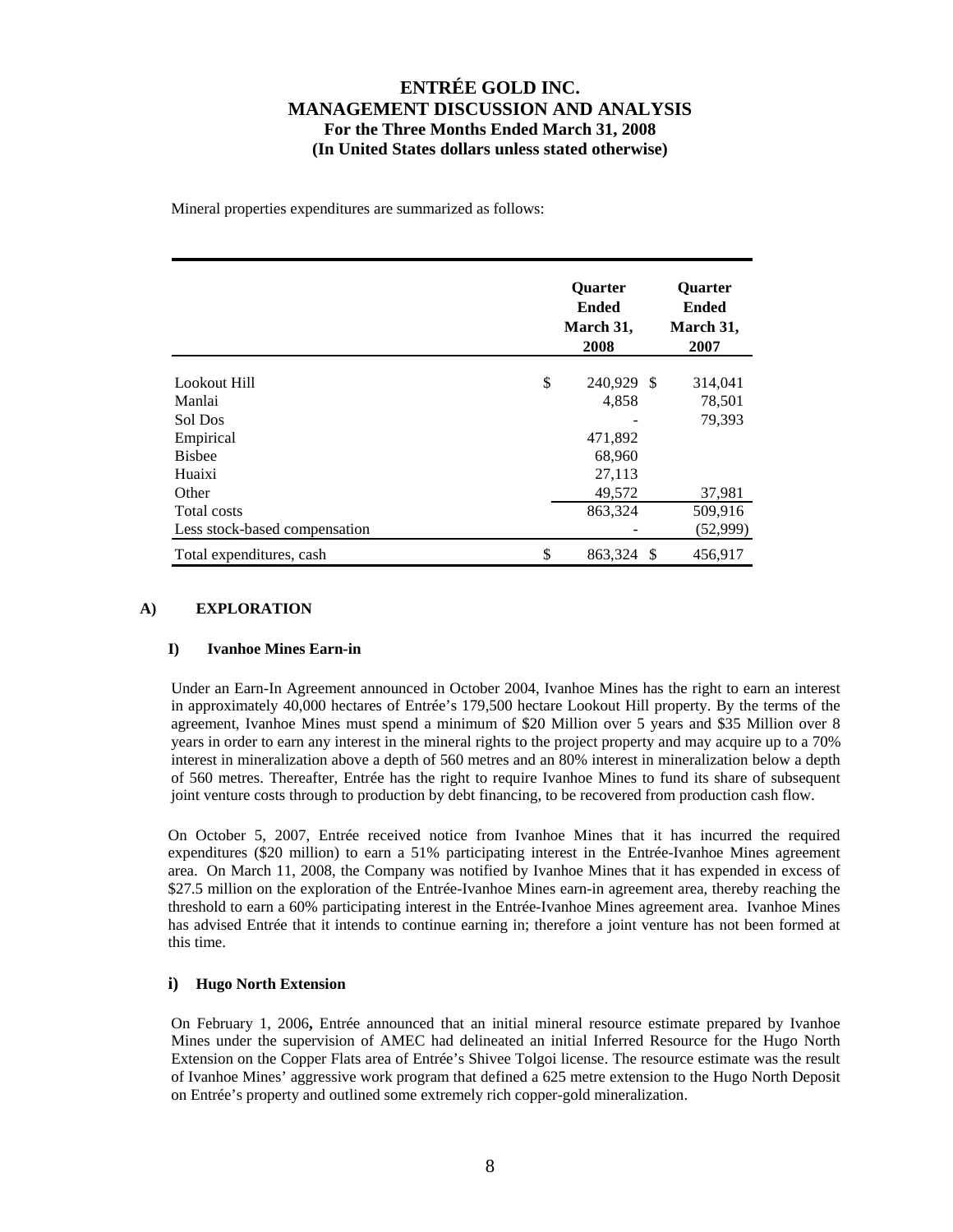This initial Hugo North Extension Inferred Resource was estimated to be 190 million tonnes at an average grade of 1.57% copper and 0.53 g/t gold for a copper equivalent grade of 1.91%, at a 0.6% copper equivalent cut-off. At the 0.6% copper equivalent cut-off, the Inferred Resource was estimated to contain 6.6 billion pounds of copper and 3.2 million ounces of gold.

In March 2007, the Company announced that an updated mineral resource estimate had been calculated, based on in-fill drilling conducted by Ivanhoe Mines up to November 1, 2006. The updated mineral resource estimate was prepared by AMEC and the corresponding technical report was filed on SEDAR (www.sedar.com). At a 0.6% copper equivalent cut-off, the Hugo North Extension is now estimated to contain an Indicated Resource of 117 million tonnes grading 1.80% copper and 0.61 g/t gold (a copper equivalent grade of 2.19%). This Indicated Resource is estimated to contain 4.6 billion pounds of copper and 2.3 million ounces of gold (Table 1). In addition the Hugo North Extension is estimated to contain an Inferred Resource of 95.5 million tonnes grading  $1.15\%$  copper and 0.31 g/t gold (a copper equivalent grade of 1.35%). The contained metal estimated within the Inferred Resource portion of the Hugo North Extension is 2.4 billion pounds of copper and 950,000 ounces of gold. See table below for details. For further information, see the Company's news release dated March 29, 2007 available on SEDAR.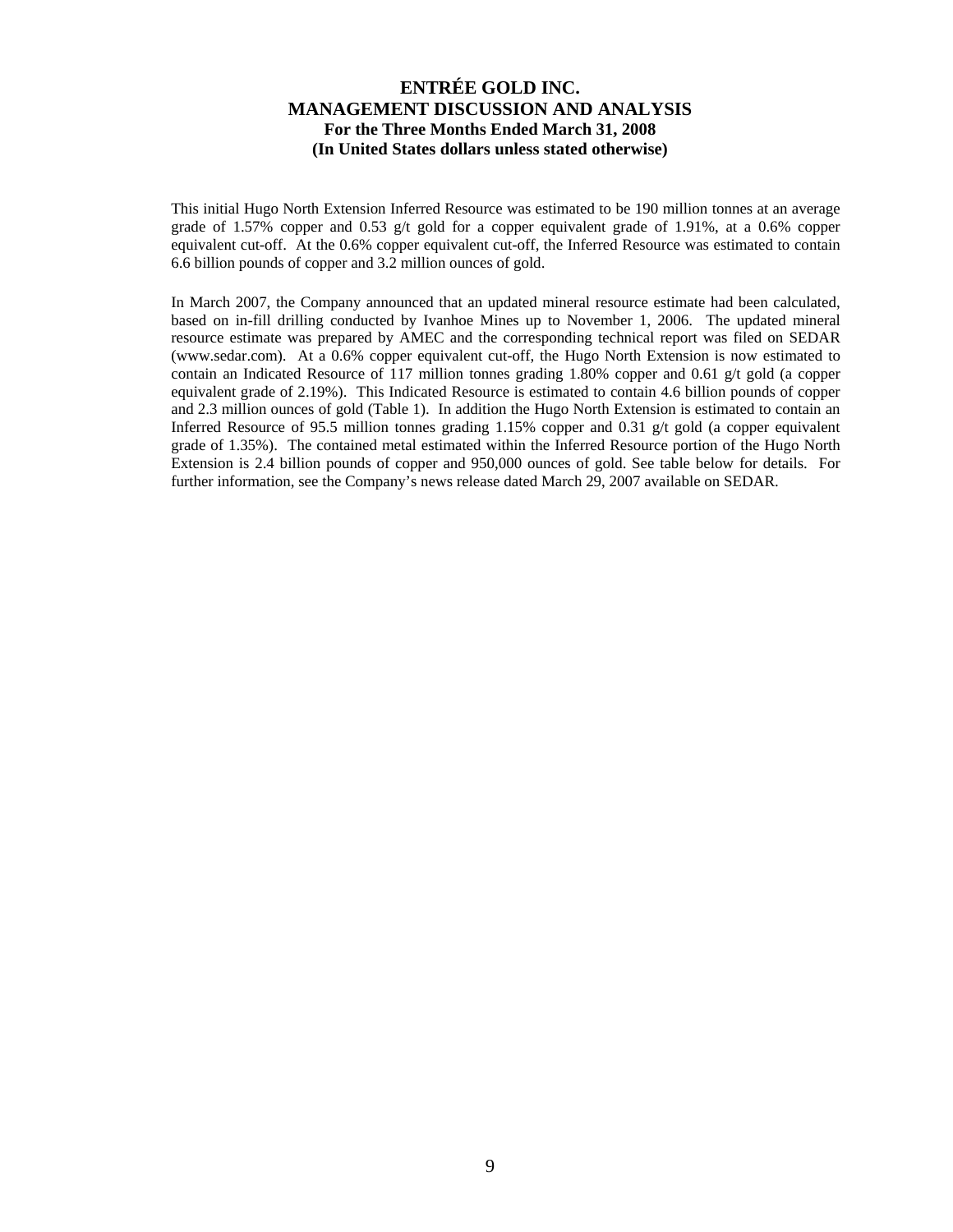#### *Cautionary Note to U.S. Investors concerning estimates of Inferred and Indicated Resources.*

*This section uses the term "Inferred and Indicated Resources." We advise U.S investors that while this term is recognized and required by Canadian regulations, the U.S. Securities and Exchange Commission does not recognize it. "Inferred and Indicated Resources" have a great amount of uncertainty as to their existence, and great uncertainty as to their economic and legal feasibility. It cannot be assumed that all or any part of the Inferred and Indicated Mineral Resource will ever be upgraded to a higher category. Under Canadian rules, estimates of Inferred and Indicated Mineral Resources may not form the basis of feasibility or pre-feasibility studies, except in rare cases. U.S. investors are cautioned not to assume that part or all of an Inferred and Indicated Resource exists, or is economically or legally mineable.* 

**Table 1: Hugo North Extension Indicated and Inferred Mineral Resource on the Entrée/Ivanhoe Shivee Tolgoi Joint Agreement Property as of February 20, 2007 at various Copper-Equivalent (CuEq) cut-off grades** 

|                  | CuEq             | <b>Tonnage</b> | <b>Copper</b> | Gold     | $CuEq*$ | <b>Contained Metal</b> |           |               |
|------------------|------------------|----------------|---------------|----------|---------|------------------------|-----------|---------------|
| <b>Class</b>     | Cut-off          | (tonnes)       | (%)           | (g/t)    | $($ %)  | Cu ('000 lb)           | Au $(oz)$ | CuEq('000 lb) |
| <b>Indicated</b> | 3.5              | 22,300,000     | 3.68          | 1.43     | 4.59    | 1,809,000              | 1,030,000 | 2,257,000     |
|                  | 3.0              | 32,000,000     | 3.36          | 1.29     | 4.18    | 2,370,000              | 1,330,000 | 2,949,000     |
|                  | 2.5              | 42,400,000     | 3.08          | 1.17     | 3.83    | 2,879,000              | 1,590,000 | 3,580,000     |
|                  | 2.0              | 52,300,000     | 2.84          | 1.09     | 3.53    | 3,275,000              | 1,830,000 | 4,070,000     |
|                  | 1.5              | 65,400,000     | 2.56          | 0.96     | 3.17    | 3,691,000              | 2,020,000 | 4,571,000     |
|                  | 1.25             | 74,300,000     | 2.39          | 0.88     | 2.96    | 3,915,000              | 2,100,000 | 4,849,000     |
|                  | 1.0              | 84,800,000     | 2.22          | 0.80     | 2.73    | 4,150,000              | 2,180,000 | 5,104,000     |
|                  | 0.9              | 89,700,000     | 2.14          | 0.77     | 2.63    | 4,232,000              | 2,220,000 | 5,201,000     |
|                  | 0.8              | 96,700,000     | 2.04          | 0.72     | 2.50    | 4,349,000              | 2,240,000 | 5,330,000     |
|                  | 0.7              | 107,400,000    | 1.91          | 0.66     | 2.33    | 4,522,000              | 2,280,000 | 5,517,000     |
|                  | 0.6              | 117,000,000    | 1.80          | 0.61     | 2.19    | 4,643,000              | 2,290,000 | 5,649,000     |
|                  | 0.5              | 123,900,000    | 1.73          | 0.58     | 2.10    | 4,726,000              | 2,310,000 | 5,736,000     |
|                  | 0.4              | 130,300,000    | 1.67          | 0.55     | 2.02    | 4,797,000              | 2,300,000 | 5,803,000     |
|                  | 0.3              | 137,900,000    | 1.59          | 0.52     | 1.92    | 4,834,000              | 2,310,000 | 5,837,000     |
| <b>Inferred</b>  | 3.5              | 1,400,000      | 3.32          | 1.03     | 3.98    | 102,000                | 50,000    | 123,000       |
|                  | 3.0              | 3,600,000      | 2.97          | 0.88     | 3.53    | 236,000                | 100,000   | 280,000       |
|                  | 2.5              | 5,900,000      | 2.68          | 0.87     | 3.23    | 349,000                | 170,000   | 420,000       |
|                  | 2.0              | 11,000,000     | 2.20          | 0.86     | 2.75    | 534,000                | 300,000   | 667,000       |
|                  | 1.5              | 29,100,000     | 1.73          | 0.58     | 2.10    | 1,110,000              | 540,000   | 1,347,000     |
|                  | 1.25             | 45,000,000     | 1.55          | 0.46     | 1.84    | $\overline{1,}538,000$ | 670,000   | 1,825,000     |
|                  | 1.0              | 62,200,000     | 1.39          | 0.39     | 1.64    | 1,906,000              | 780,000   | 2,249,000     |
|                  | 0.9              | 70,000,000     | 1.33          | 0.37     | 1.56    | 2,053,000              | 830,000   | 2,407,000     |
|                  | $\overline{0.8}$ | 78,300,000     | 1.27          | 0.34     | 1.49    | 2,192,000              | 860,000   | 2,572,000     |
|                  | 0.7              | 87,000,000     | 1.21          | 0.32     | 1.42    | 2,321,000              | 900,000   | 2,724,000     |
|                  | 0.6              | 95,500,000     | 1.15          | 0.31     | 1.35    | 2,421,000              | 950,000   | 2,842,000     |
|                  | 0.5              | 105,200,000    | 1.09          | 0.29     | 1.27    | 2,528,000              | 980,000   | 2,945,000     |
|                  | 0.4              | 127,600,000    | 0.96          | $0.26\,$ | 1.13    | 2,701,000              | 1,070,000 | 3,179,000     |
|                  | 0.3              | 152,400,000    | 0.85          | 0.23     | 1.00    | 2,856,000              | 1,130,000 | 3,360,000     |

\*Copper equivalent (CuEq) grades have been calculated using assumed metal prices (US\$1.35/lb. for copper and US\$650/oz. for gold); %CuEq = %Cu + [ $Au(g/t)x(18.98/29.76)$ ]. The equivalence formula was calculated assuming that gold recovery was 90.8% of copper recovery. Copper recovery was 84.8% and Gold recovery was 77.6%. The contained gold and copper represent estimated contained metal in the ground and have not been adjusted for the metallurgical recoveries of gold and copper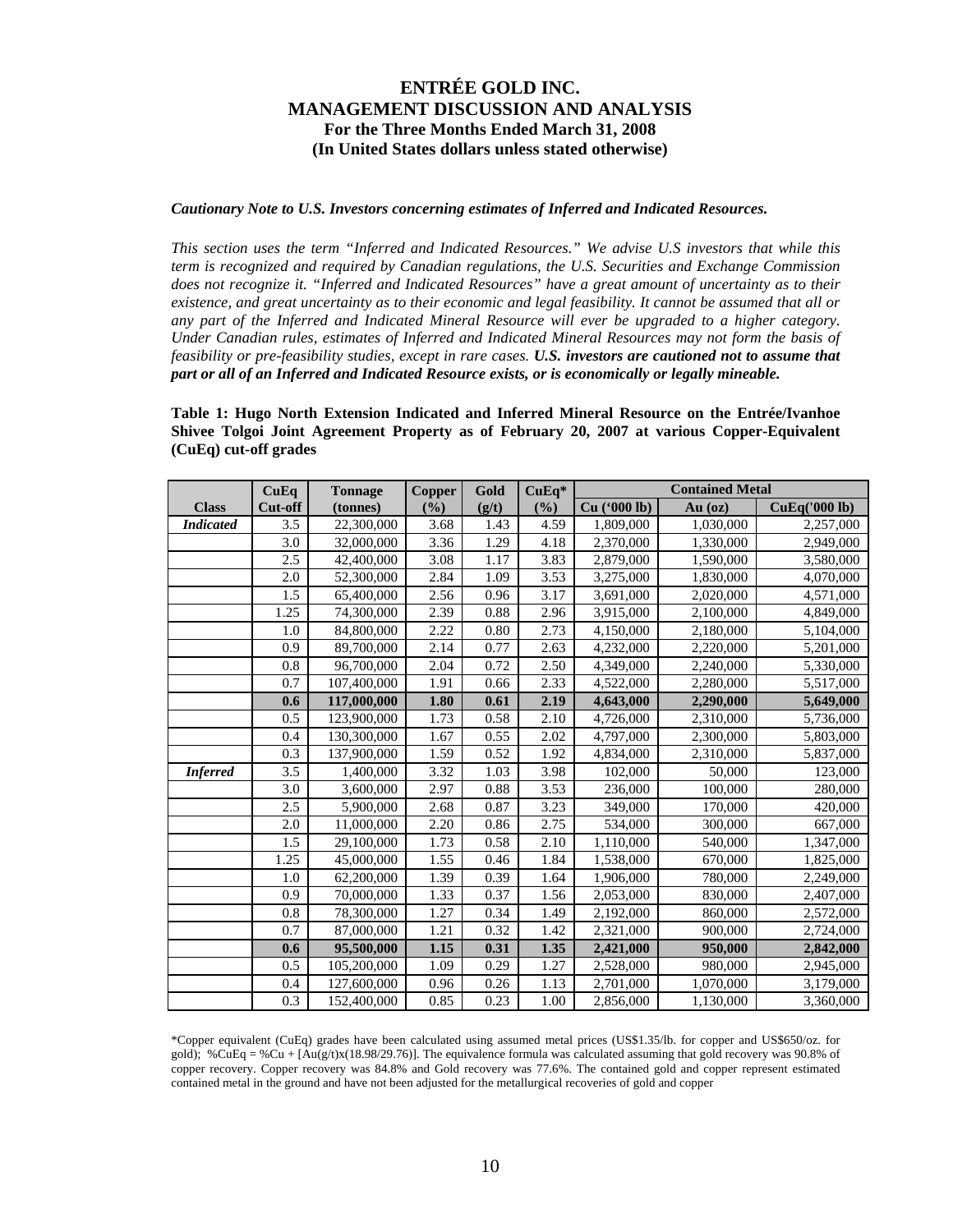Ivanhoe Mines has the right to earn an 80% interest in mineral rights on the project area below a depth of 560 metres. Accordingly, Entrée's 20% interest in the Indicated Resource using a 0.6% copper equivalent cut-off is estimated to be 23.4 million tonnes, containing approximately 930 million pounds of copper and approximately 640,000 ounces of gold. Entrée's 20% interest in the Inferred Resource is estimated to be 19.1 million tonnes, containing approximately 484 million pounds of copper and approximately 190,000 ounces of gold. Mineral resources are not mineral reserves and do not have demonstrated economic viability.

In 2006, Ivanhoe Mines completed a program of condemnation drilling on the Entrée-Ivanhoe Lookout Hill Agreement Area in preparation for infrastructure construction associated with the development of Oyu Tolgoi. On October 25, 2006, the Company announced that a body of low-grade shallow copper and gold mineralization ("Ulaan Khud") was intersected approximately 7 kilometres north of the Hugo North Extension. The area between Ulaan Khud and the Hugo North Extension has received only limited drill testing and remains a viable exploration target.

### **ii) Javhlant License (Heruga Deposit)**

The southward extension to the Oyu Tolgoi copper-gold mineralized system onto the Entrée-Ivanhoe Agreement Area has now been documented through drill testing by Ivanhoe Mines (see Entrée news releases of October 3 and 9, 2007 and January 16 and February 26, 2008 and the subsequent Inferred Resource estimate on March 12, 2008.)

Results from drilling at Heruga have identified significant molybdenum-rich copper-gold mineralization. These results confirm that the Heruga discovery extends for a strike length of at least 1,800 metres, and remains open to the north, south and east. The Heruga Deposit was discovered by drill-testing an induced polarization ("IP") geophysical anomaly that defined a 3 kilometre-long, north-south zone of high chargeability with a width up to 1,000 metres. The anomaly trends north-northeast to the Southwest Oyu Deposit on Oyu Tolgoi.

On March 12, 2008, Entrée announced an initial mineral resource estimate prepared for the Heruga copper, gold, and molybdenum deposit. Heruga is estimated to contain an Inferred Resource of 760 million tonnes grading 0.48% copper, 0.55 g/t gold and 142 ppm molybdenum for a copper equivalent grade of 0.91%, using a 0.60% copper equivalent cut-off grade, see Table 2 on page 12. Based on these figures, the Heruga deposit is estimated to contain at least eight billion pounds of copper and 13.4 million ounces of gold. Drilling is being conducted by partner and project operator, Ivanhoe Mines.

Over 42,000 metres have been drilled to date on Heruga, outlining a coherent block of copper-goldmolybdenum mineralization extending for approximately 1,800 metres north-south, with a vertical thickness typically varying between 400 to 800 metres, and a width of 200 to 300 metres. The shallowest portion of this mineralized system starts at a vertical depth of between 500 and 600 metres. Ivanhoe Mines continues to drill the deposit, with three rigs currently on site.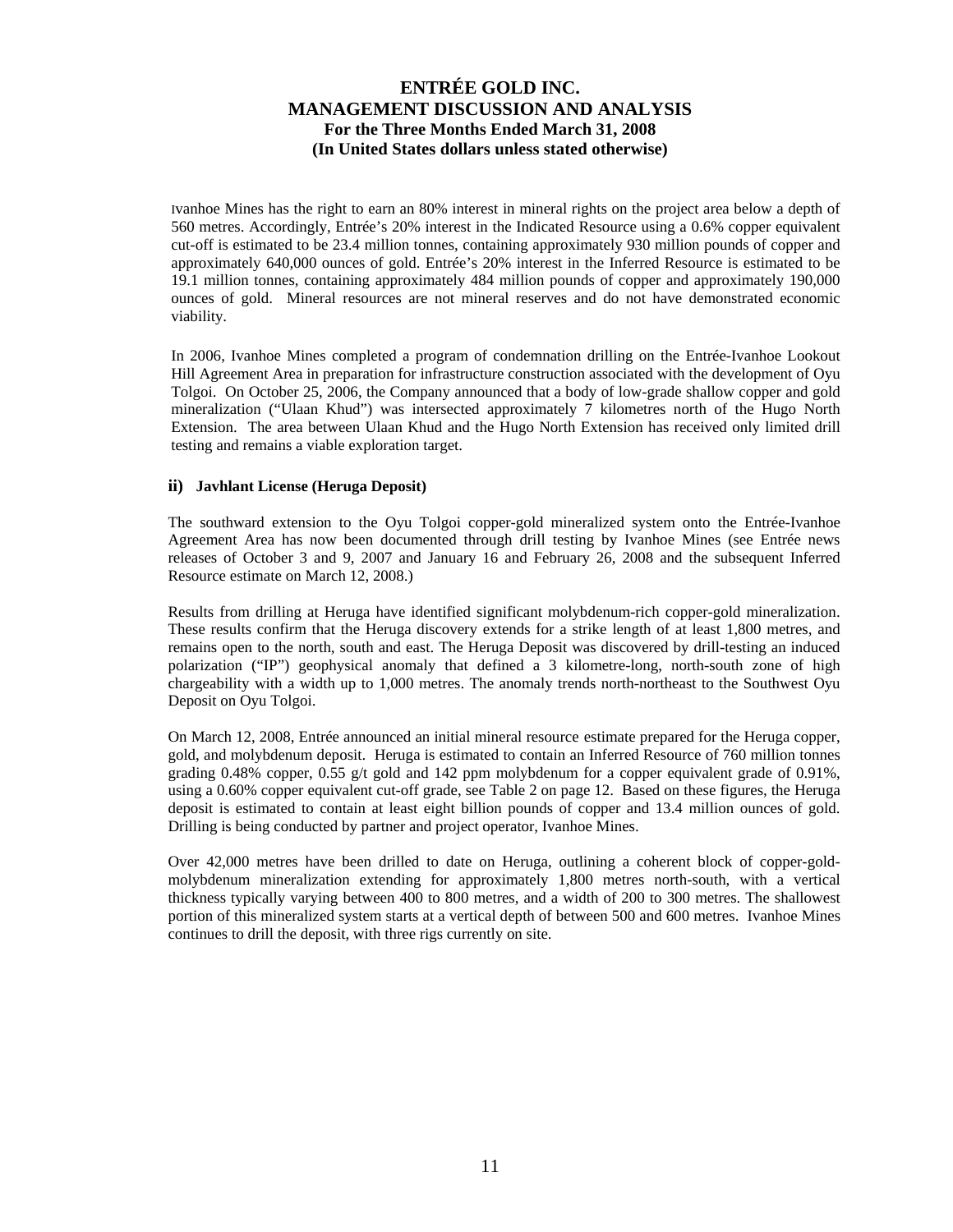| Cut-off               | <b>Tonnage</b>                       | Cu            | Au   | Mo  | Cu<br>$Eq*$   | <b>Contained Metal</b> |                  |                   |
|-----------------------|--------------------------------------|---------------|------|-----|---------------|------------------------|------------------|-------------------|
| CuEq<br>$\frac{0}{0}$ | 1000's<br>$\left( \mathbf{t}\right)$ | $\frac{6}{6}$ | g/t  | ppm | $\frac{0}{0}$ | Cu<br>('000 lb)        | Au<br>(1000 oz.) | CuEq<br>(1000 lb) |
| >1.50                 | 30,000                               | 0.63          | 1.80 | 126 | 1.85          | 390,000                | 1,600            | 1,220,000         |
| >1.25                 | 80,000                               | 0.59          | 1.39 | 124 | 1.54          | 970,000                | 3,400            | 2,710,000         |
| >1.00                 | 210,000                              | 0.57          | 0.97 | 145 | 1.26          | 2,570,000              | 6,400            | 5,840,000         |
| >0.90                 | 300,000                              | 0.55          | 0.84 | 150 | 1.16          | 3,600,000              | 8,000            | 7,700,000         |
| >0.80                 | 430,000                              | 0.53          | 0.72 | 152 | 1.07          | 5,000,000              | 9.900            | 10,120,000        |
| >0.70                 | 590,000                              | 0.51          | 0.62 | 148 | 0.98          | 6,590,000              | 11,700           | 12,750,000        |
| >0.60                 | 760,000                              | 0.48          | 0.55 | 142 | 0.91          | 8,030,000              | 13,400           | 15,190,000        |
| >0.50                 | 930,000                              | 0.45          | 0.50 | 135 | 0.84          | 9,220,000              | 14,900           | 17,270,000        |
| >0.40                 | 1,160,000                            | 0.41          | 0.45 | 123 | 0.76          | 10,500,000             | 16,700           | 19,530,000        |
| >0.30                 | 1.420.000                            | 0.37          | 0.40 | 111 | 0.69          | 11,670,000             | 18,200           | 21,530,000        |

### **Table 2: Heruga Inferred Resource - March 2008**

• \*Copper Equivalent estimated using \$1.35/pound ("lb") copper ("Cu"), \$650/ounce ("oz") gold ("Au") and \$10/lb molybdenum ("Mo"). The equivalence formula was calculated assuming that gold and molybdenum recovery was 91% and 72% of copper recovery respectively. CuEq was calculated using the formula CuEq = %Cu +  $((g/t Au*18.98)+(Mo*0.01586))/29.76$ .

The contained gold, copper and molybdenum in the tables has not been adjusted for recovery.

The 0.6% CuEq cut-off is highlighted as the base case resource for underground bulk mining.

The discovery of the Heruga Deposit marks a new style of molybdenum-rich mineralization not previously encountered on the Oyu Tolgoi trend.

Identified deposits now occur over twenty kilometres along the structural trend hosting Oyu Tolgoi. Entrée management's long held belief that significant mineralization could extend onto Entrée's ground beyond the borders of Oyu Tolgoi has now been confirmed both to the north and south.

#### **II) Lookout Hill**

Entrée commenced the 2007 exploration season on its 100% owned Lookout Hill property in April and continued through November 2007. Sixteen holes totaling 7,700 metres tested six geophysical targets hosted in interpreted Oyu Tolgoi equivalent stratigraphy, as well as a molybdenum-rich target zone. Drilling has successfully encountered Devonian age rocks, known to host copper-gold mineralization at Oyu Tolgoi. Efforts to date have been focused on rocks of similar age and results will be used to assist in defining future drill targets. In addition, the grid-based ground geological, geochemical (3,468 samples) and geophysical coverage (17 x 18 km) has been greatly expanded. The Company has also completed 5,900 line-kilometres of airborne magnetic surveying over its Togoot license, to assist in identifying additional areas of permissive Devonian age rocks.

Results obtained during the 2007 exploration season were sufficiently encouraging that the technical team has proposed a phased follow-up program for 2008. A 2,000 metres Phase 1 program has been designed to further test areas of interest with a second phase of 3,000 metres proposed if Phase I is successful.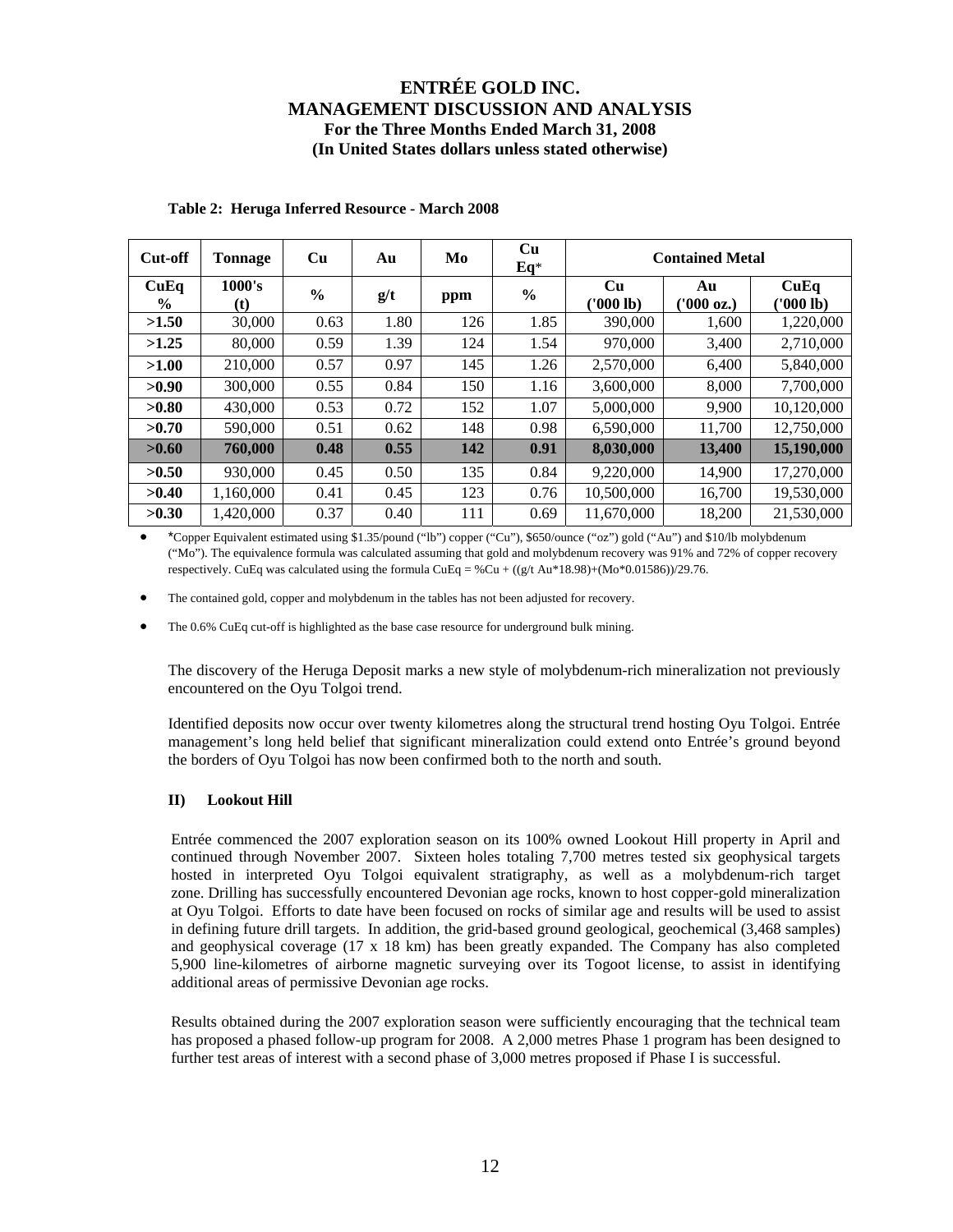For the three months ended March 31, 2008, Lookout Hill expenses were \$240,929 compared to \$314,041 during the three months ended March 31, 2007 as set out above. This difference was due to higher staffing and travel costs in the first quarter of 2007 due to an earlier commencement of the field season.

### **III) Manlai**

Entree's Manlai property is located approximately 125 kilometres to the north of Lookout Hill and adjoins the east end of Ivanhoe Mines' Kharmagtai porphyry copper-gold project.

At the Manlai Project in 2007, 1,960 metres of diamond drilling was completed in two holes on the East Target area. This target was centred on coincident magnetometer and induced polarization anomalies, and anomalous copper and molybdenum in soil geochemistry, with surface exposure of stockwork quartz veining containing chalcopyrite and bornite over an area of 500 x 150 metres. .

Limited work on the Manlai project is planned for 2008. The Company has chosen to extend the licence to 2010.

For the three months ended March 31, 2008, Manlai expenses were \$4,858 compared to \$78,501 during the three months ended March 31, 2007 as set out above. This decrease was due to the termination of exploration at this location in August 2007.

#### **IV) Sol Dos Prospect**

Entrée commenced exploration of the Sol Dos copper prospect in the fall of 2006. The property is located in the Safford area of south-east Arizona. A geophysical crew completed a 20 line kilometres program consisting of deep probing IP and magnetic surveys. Entrée had an option to earn a 100% interest in Sol Dos, subject to a 2% NSR, half of which can be purchased by Entrée. Three diamond drill holes totaling 2,386 metres were completed on the Sol Dos copper porphyry target. The Company chose to discontinue earning-in on the Sol Dos prospect due to the lack of favourable results and has terminated this agreement.

For the three months ended March 31, 2008, Sol Dos expenses were \$Nil compared to \$79,393 during the three months ended March 31, 2007 as set out above. This decrease was due to the termination of exploration and subsequent termination of the agreement in 2007.

#### **V) Empirical Discovery Agreement 2007**

In July 2007, the Company entered into an agreement with Empirical Discovery LLC to explore for and develop porphyry copper targets in southeastern Arizona and adjoining southwestern New Mexico. Under the terms of the agreement, Entrée has the option to acquire an 80% interest in any of the properties by incurring exploration expenditures totaling a minimum of \$1.9 million and issuing 300,000 shares within 5 years of the anniversary of Toronto Stock Exchange ("TSX") acceptance of the agreement (August 9, 2007). If Entrée exercises its option, Empirical may elect within 90 days to retain a 20% participating interest or convert to a 2% Net Smelter Returns ("NSR") royalty, half of which may be purchased for \$2 million.

The principals of Empirical have extensive experience in exploration for copper porphyries in the Americas, as well as access to proprietary geophysical interpretation techniques of particular application to large regional datasets. These techniques have been modeled using a number of known deposits, and the criteria developed will be used to identify buried targets from the regional database.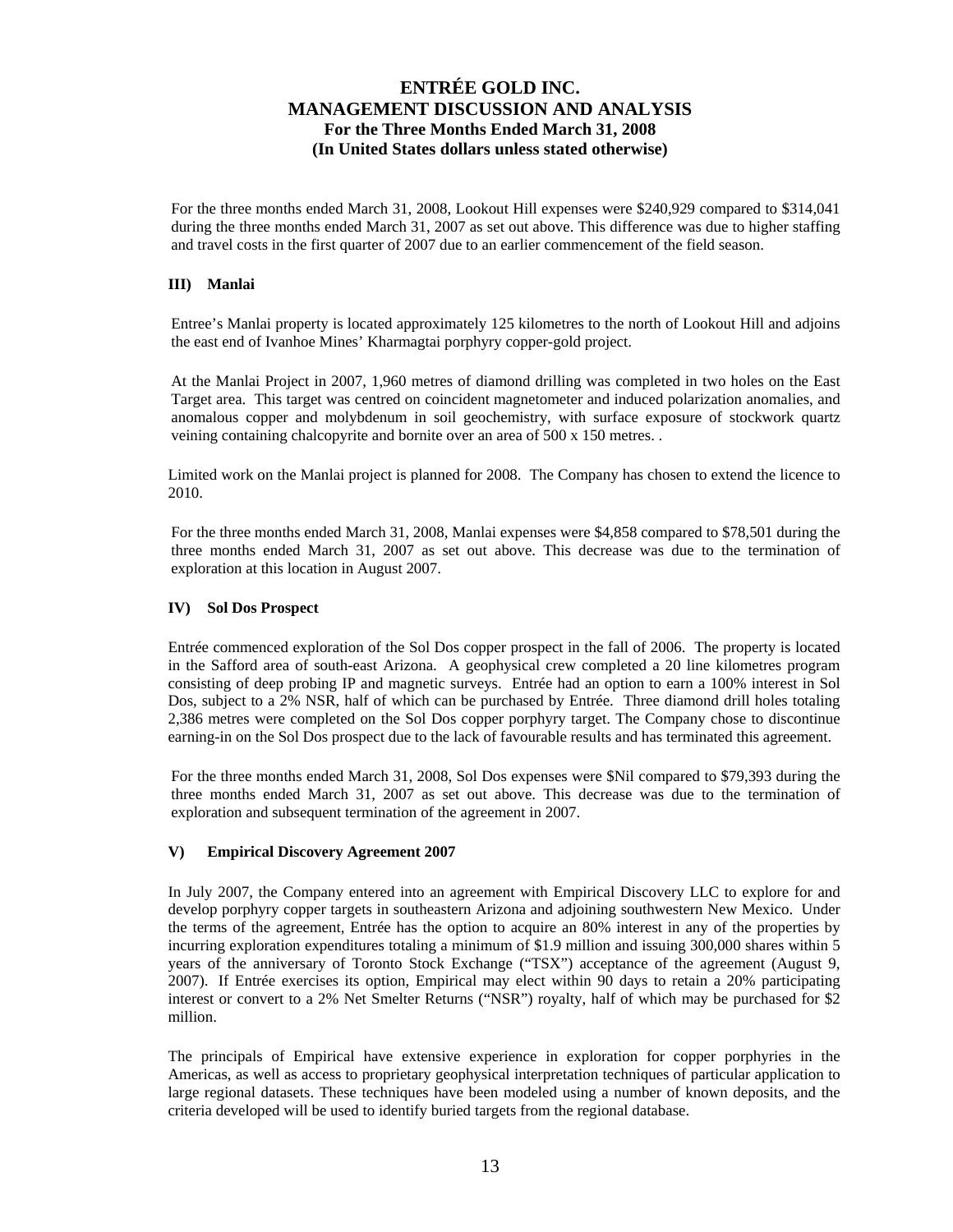Entrée has acquired exploration rights to approximately 24,600 acres (9.995 ha) southeast of Safford, Arizona and extending into southwest New Mexico. Geophysical, geochemical and geological surveys have recently commenced on two of the four targets.

For the three months ended March 31, 2008, Empirical expenses were \$471,892 compared to \$Nil during the three months ended March 31, 2007 as set out above. The Company did not begin active exploration until the end 2007; therefore there were no exploration costs in the first quarter of 2007.

### **VI) Empirical Discovery Agreement 2008 (Bisbee)**

In January 2008, the Company entered into a second agreement with Empirical Discovery LLC to explore for and test porphyry copper targets in a specified area near Bisbee, Arizona. Bisbee is located within a copper district that produced over 8 billion pounds of copper and 3 million ounces of gold in the last century. The Company intends to use the proprietary geophysical interpretation techniques developed by the principals of Empirical to locate buried porphyry copper targets. The recently acquired property covers over 10,800 acres (4,370 ha). Under the terms of the agreement, Entrée has the option to acquire an 80% interest in any of the properties by incurring exploration expenditures totaling a minimum of \$1.9 million and issuing 150,000 shares within 5 years of the anniversary of TSX acceptance of the agreement (Feb 13, 2008). If Entrée exercises its option, Empirical may elect within 90 days to retain a 20% participating interest or convert to a 2% NSR royalty, half of which may be purchased for \$2 million.

For the three months ended March 31, 2008, Bisbee expenses were \$68,960 compared to \$Nil during the three months ended March 31, 2008 as set out above. The Company did not begin active exploration of this location until 2008; therefore there were no exploration costs in 2007.

#### **VII) Huaixi**

In November, 2007, Entree entered into an agreement with the Zhejiang No. 11 Geological Brigade to explore for copper within three contiguous exploration licences, totaling approximately 61 square kilometres in Pingyang County, Zhejiang Province, People's Republic of China.

Entrée has agreed to spend \$3 million to fund exploration activities on the licences (collectively known as "Huaixi" - see maps on www.entreegold.com) over a four year period. After Entrée has expended \$3 million, the Company will hold a 78% interest and Zhejiang No. 11 Geological Brigade will hold a 22% interest in the project.

The licences cover a large area (2 kilometres by 10 kilometres) of advanced argillic alteration with peripheral, small scale, past-producing copper and pyrite mines. As the area has not been extensively drilltested to depth or explored using deep-penetrating geophysical techniques, it is believed to offer excellent potential for buried copper-gold deposits. The geology of the Huaixi area is similar to that of high-level systems associated with a number of porphyry copper deposits elsewhere in the world.

The Company is currently in the process of forming a Chinese business entity. Once formed, active exploration is expected to begin directly.

For the three months ended March 31, 2008, Huaixi expenses were \$27,113 compared to \$Nil during the three months ended March 31, 2007 as set out above. The Company has not yet begun active exploration of this location; therefore there were no exploration costs in 2007.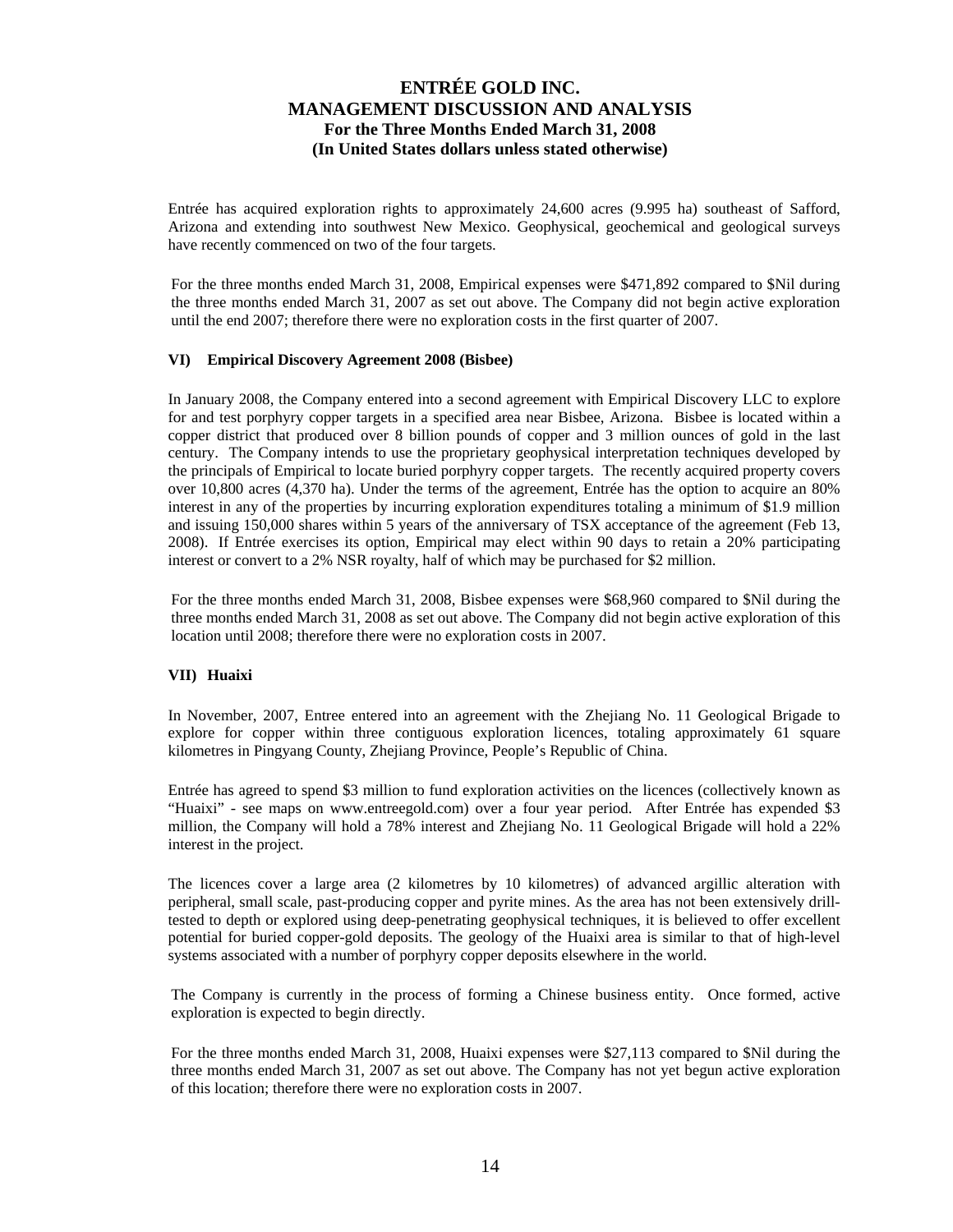#### **B) GENERAL AND ADMINISTRATIVE**

For the three months ended March 31, 2008, general and administrative expense before stock-based compensation was \$1,047,185 compared to \$525,771 during the three months ended March 31, 2007 as set out above. The increase was primarily due to Sarbanes Oxley Act Section 404 Compliance and increased expenses associated with the administration of new projects in China and Arizona.

#### **C) STOCK-BASED COMPENSATION**

For the three months ended March 31, 2008, stock-based compensation expense was \$49,868 compared to \$52,999 during the three months ended March 31, 2007 as set out above. Stock-based compensation expense for the three months ended March 31, 2008 represents the fair value of vesting stock options. During the three months ended March 31, 2008, 5,000 options were granted with a fair value of \$8,957 compared to 50,000 options granted during the three months ended March 31, 2007, with fair value of \$52,999.

#### **D) STOCKHOLDER COMMUNICATIONS AND INVESTOR RELATIONS**

For the three months ended March 31, 2008, stockholder communications and investor relations expense before stock-based compensation was \$151,481 compared to \$224,250 during the three months ended March 31, 2007 as set out above. This decrease was due to a reduction in advertising and conference expenses.

#### **E) INTEREST INCOME**

For the three months ended March 31, 2008, interest income was \$676,182 compared to \$139,682 during the three months ended March 31, 2007 as set out above. The Company earns income on its cash and cash equivalents. The increase was due to greater principal amounts invested due to the proceeds from the exercise of warrants, the exercise of options and the Treasury Offering.

### **F) IMPAIRMENT OF INVESTMENT**

As at March 31, 2008 the Company had \$3,906,712 invested in Asset Backed Commercial Paper ("ABCP") initially rated [R1-High] by the Dominion Bond Rating Service. ABCP is a short-term debt security issued by special purpose vehicles ("conduits"). The term of ABCP ranges from one to 364 days and repayment of maturing ABCP is dependent on the cash generated by the conduits' underlying assets as well as the ability of the conduits to issue new ABCP.

The underlying assets supporting the ABCP range from traditional financial assets, such as auto loans and leases, to synthetic leveraged collateralized debt obligations ("CDO's"). In mid-August 2007 a number of sponsors of non-bank managed ABCP, including those with which the Company had invested, announced that they could not issue ABCP due to unfavourable conditions in the Canadian capital markets. As a result, maturing ABCP was not redeemed.

From August 16, 2007 to March 17, 2008, the non-bank ABCP market remained the subject of an agreement signed on August 16, 2007 amongst a number of affected parties. This agreement, referred to as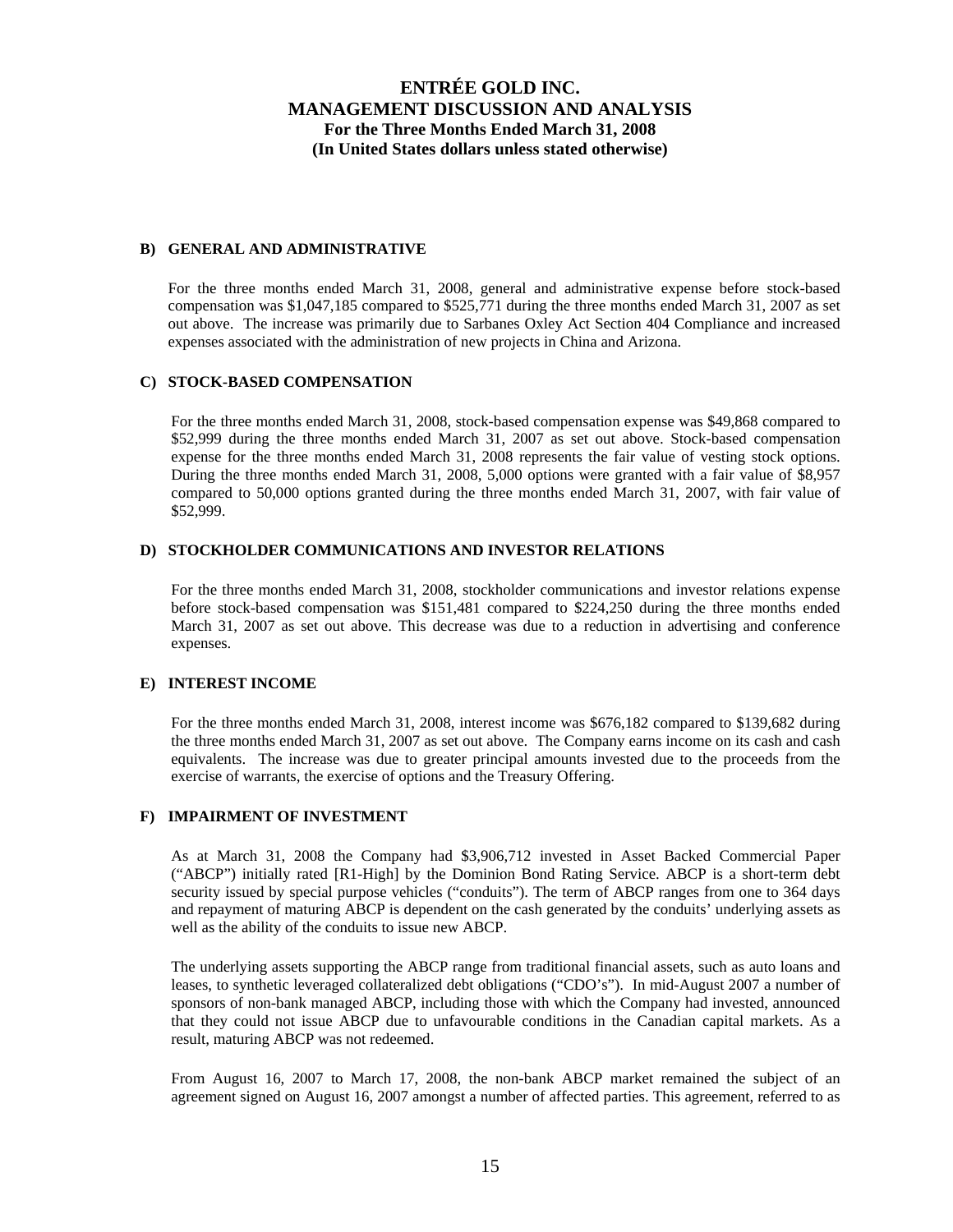the "Montreal Accord", contemplated a restructuring of ABCP expressed intention of replacing the investments with long-term floating rate notes that have characteristics more closely related to the underlying assets. In September 2007, a Pan-Canadian Investor Committee ("the Committee") was established and charged with implementing the Montreal Accord. The Company is not a signatory to the Montreal Accord or a member of the Committee. However, it has been monitoring the Committee's progress directly and through its advisors.

On March 17, 2008 the conduits filed for creditor protection under the Companies' Creditors Arrangement Act (CCAA) and immediately filed a proposed restructuring plan ("the Plan") that implements the Montreal Accord. On April 25, 2008, Investors voted in favour of the Plan, but it has not yet been sanctioned by the court. If the court sanctions the Plan and it remains free of legal impediments, the Committee is planning to complete the implementation of the Plan by the end of May, 2008.

Currently, there is no active market for the ABCP the Company holds and no liquidity is anticipated until the Plan is implemented at which time the Company expects a secondary trading market to develop. Accordingly, we continue to classify these investments as long-term assets until such time as the underlying investments can be readily sold.

Under the Plan, existing ABCP will be exchanged for several classes of new long term floating rate notes. Based on information currently available from the Committee the notes we will receive under the plan will be as follows:

|                        |                | <b>Expected Credit</b> |                   |
|------------------------|----------------|------------------------|-------------------|
| <b>Issuer</b>          | Class          | Rating                 | <b>Par Amount</b> |
| Master Asset Vehicle 2 | A1             | AA                     | 800,094<br>S      |
| Master Asset Vehicle 2 | A <sub>2</sub> | AA                     | 2,550,302         |
| Master Asset Vehicle 2 |                | none                   | 439,115           |
| Master Asset Vehicle 2 |                | none                   | 117.201           |
| <b>Total</b>           |                |                        | 3,906,712<br>\$   |

Management has estimated as at March 31, 2008 the fair value impairment on ABCP held as prescribed by Section 3855 by using a probability-weighted cash flow approach. To accomplish this, we modeled the key characteristics of the new notes ("Restructured Notes") based upon details provided in the Information Statement and JP Morgan Report issued by the Committee on March 20, 2008. Where these materials lacked sufficient detail, Management developed estimates with the assistance of an external financial advisor.

The Company then arrived at a value for the Restructured Notes by estimating the yield that a prospective purchaser would require in order to purchase the notes. The resulting valuation is the one that provides the required yield to prospective investors and is estimated to be function of credit quality, prevailing interest rates, the potential for future margin calls, the potential lack of liquidity in the market, and the complexity of the instruments. Depending on the class of note, our estimates of required yield ranged from 7.30% to 29.3%.

We have not included an estimate of the Committee's restructuring costs, which have been advised as being immaterial, nor have we included any interest income on our investments since their acquisition dates of August, 2007.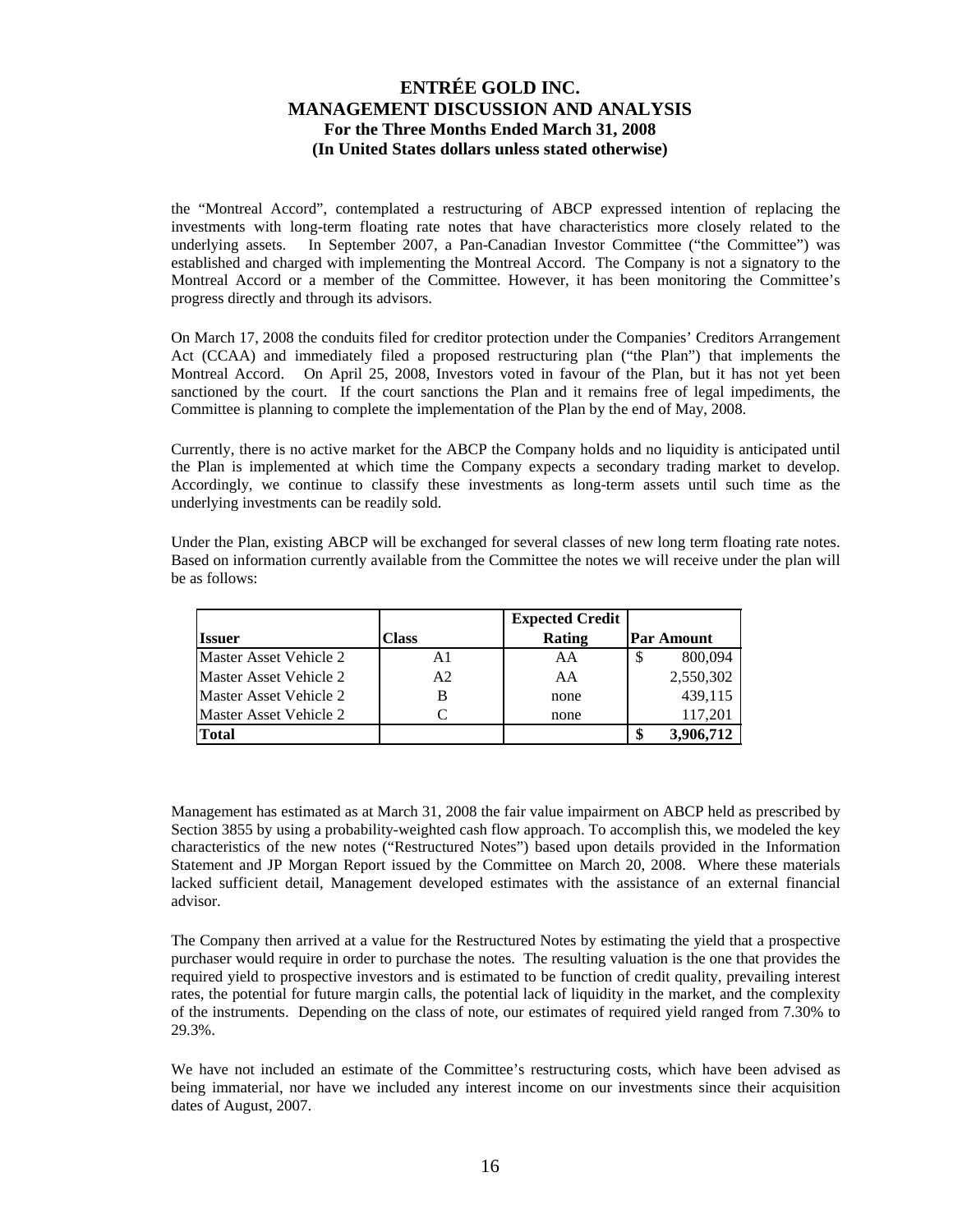The assumptions which have the most significant impact on our estimates of fair value and impairment include: whether or not the restructuring is successful and the yield required by prospective investors. In the event the restructuring is unsuccessful, recoverable values could be materially different from the estimated value presented here. With regard to the yield requirement, we have done a sensitivity analysis on that assumption with yielded a range of potential valuations between \$2.3 million and \$2.7 million.

Based on this fair value methodology, we have recorded an estimated impairment charge of \$489,623 in the current quarter. While we believe that we have utilized an appropriate methodology to estimate fair value, given the current state and ongoing volatility of global credit markets there can be no assurance that management's estimate of potential recovery as at March 31, 2008 is accurate. Subsequent adjustments, either materially higher or lower, may be required in future reporting periods. Management will continue to seek all avenues to recover the maximum value from the original investments and interest due.

### **G) OUTLOOK**

The Company has proposed a work program for its 100% owned ground outside of the agreement area of Lookout Hill to be conducted in two phases. Phase I contemplates a 2,000 m drill program, surface mapping and sampling and a focused geophysical program. Should Phase I prove successful; Phase II has been designed for a further 3,000 metres of drilling. The Company has budgeted approximately \$3.8M for the Lookout Hill work program in 2008.

Pursuant to Mongolian Minerals Law, we have extended the Shivee Tolgoi, Javhlant and Togoot licences for final expiry in March and April 2010, unless previously converted to mining licenses. The Manlai licence has been extended to March 2010. Mongolian exploration licenses are maintained in good standing by payment to the Mineral Resources and Petroleum Authority of Mongolia of set annual fees escalating from \$0.10 to \$1.50 per hectare over the course of the mineral tenure. The total estimated annual fees in order to maintain the licences in good standing is approximately \$280,000.

Drilling by Ivanhoe is expected to continue on the Heruga Deposit. There are currently three drills on-site.

Ground acquisition of priority targets has largely been completed in Arizona and New Mexico as per the Empirical Agreement 2007. Evaluation of the acquired targets has begun and is expected to continue throughout 2008. The Company has budgeted approximately \$1.4 million for the Empirical Arizona and New Mexico work program in 2008.

Ground acquisition in Arizona is currently underway with regard to the Empirical/Bisbee Agreement 2008, in the vicinity of Bisbee, Arizona. Target identification and preliminary exploration is expected to begin in second quarter of 2008. The Company has budgeted approximately \$725,000 for the Bisbee work program in 2008.

The Company entered into an agreement with the Zhejiang No. 11 Geological Brigade to explore for copper within three prospective contiguous exploration licences, totaling approximately 61 square kilometres in Pingyang County, Zhejiang Province, People's Republic of China. After Entrée has expended \$3 million over 4 years, the Company will have earned a 78% interest and Zhejiang No. 11 Geological Brigade will hold a 22% interest in the project. The Company is currently in the process of forming a Chinese business entity. It is common practice to have an agreement in place before an entity may be formed. Once the entity has been established, the Company expects to begin exploration work on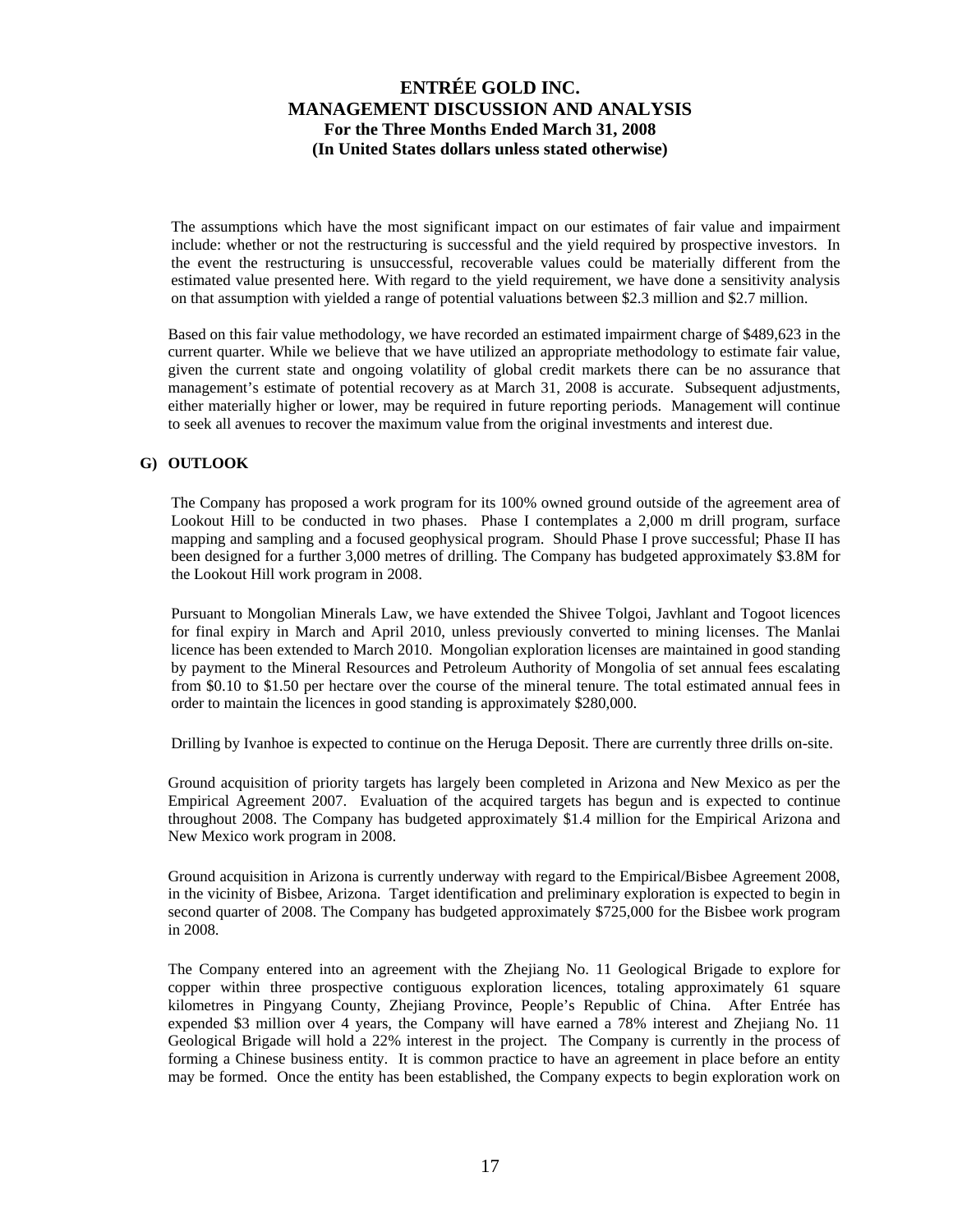the property licences immediately. The Company has budgeted approximately \$500,000 for the China work program in 2008.

The Company is actively engaged in looking for properties to acquire and manage, which are complementary to its existing projects, particularly large tonnage base and precious metal targets in eastern Asia (particularly China, Mongolia and Russia) and in the southwestern United States (Arizona, New Mexico and Nevada).

The commodities the Company is most likely to pursue include copper, gold and molybdenum, which are often associated with large tonnage, porphyry related environments. The Company has entered into agreements to acquire these types of targets over the past several months in the southwestern U.S and more recently in China. Other jurisdictions may be considered, depending on the merits of the potential asset. Other commodity associations the Company may consider include mafic-ultramafic hosted nickel and intrusive-related tungsten-tin-base metals. These commodities often occur in large tonnage geological environments.

Smaller, higher grade systems will be considered by the Company if they demonstrate potential for nearterm production and cash-flow. If the Company is able to identify smaller, higher grade bodies that may be indicative of concealed larger tonnage mineralized systems, it may negotiate and enter into agreements to acquire them.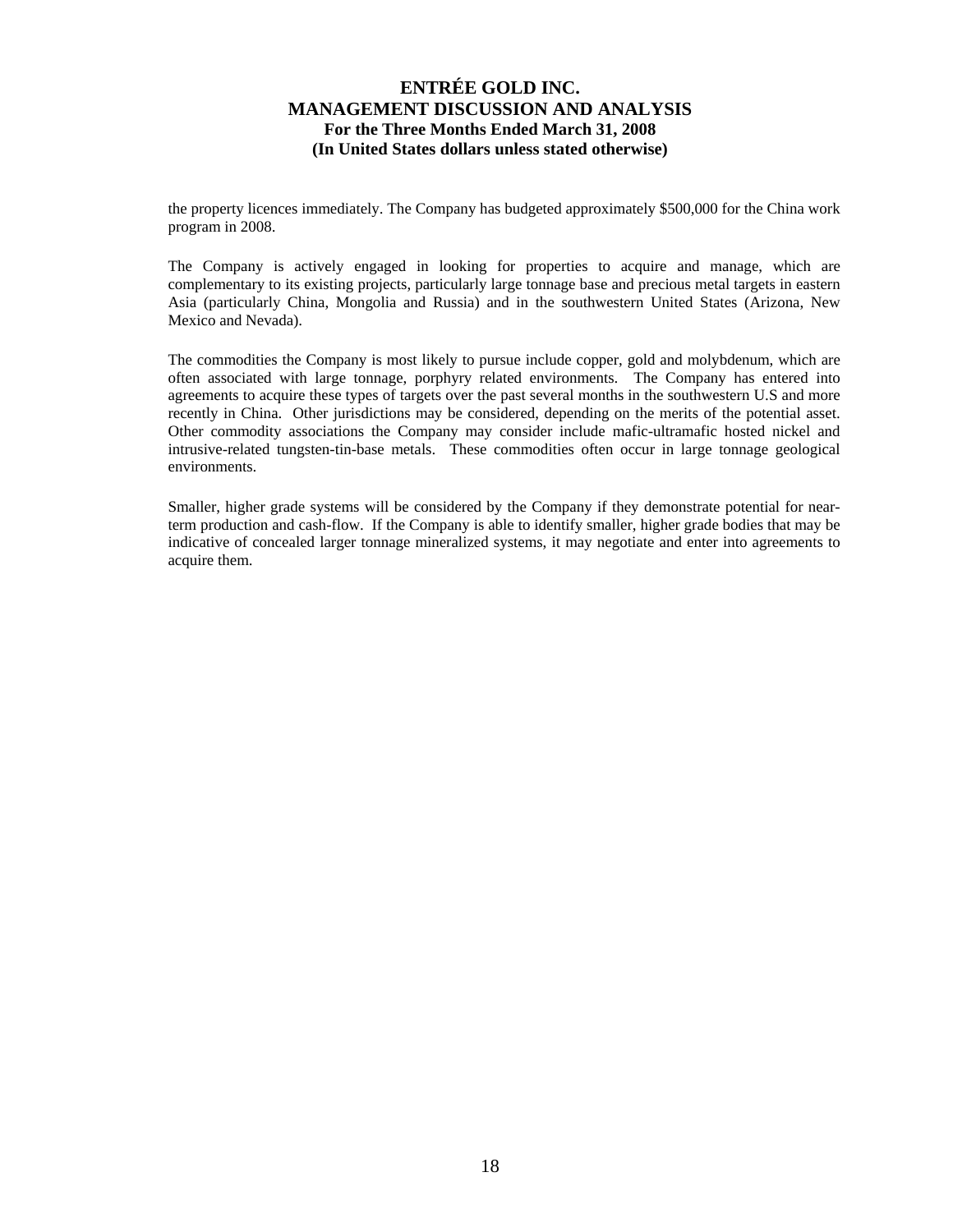### **4. SELECTED QUARTERLY DATA**

|                                           | <b>Ouarter</b><br><b>Ended</b><br>March 31,<br>2008 | <b>Ouarter</b><br><b>Ended</b><br>December 31,<br>2007 | <b>Ouarter</b><br><b>Ended</b><br>September 30,<br>2007 | <b>Ouarter</b><br><b>Ended</b><br><b>June 30,</b><br>2007 |
|-------------------------------------------|-----------------------------------------------------|--------------------------------------------------------|---------------------------------------------------------|-----------------------------------------------------------|
|                                           |                                                     |                                                        |                                                         |                                                           |
| Exploration<br>General and administrative | \$<br>863,324 \$<br>1,301,881                       | 1,097,168 \$<br>1,222,037                              | 2,120,233<br>773,664                                    | 2,783,829<br>2,612,514                                    |
|                                           |                                                     |                                                        |                                                         |                                                           |
| Loss from operations                      | (2,165,205)                                         | (2,319,205)                                            | (2,893,897)                                             | (5,396,343)                                               |
| Interest income                           | 676.182                                             | 494.635                                                | 318,226                                                 | 138.175                                                   |
| Fair value adjustment to asset backed     |                                                     |                                                        |                                                         |                                                           |
| commercial paper                          | (489, 623)                                          | (425, 108)                                             | (573, 263)                                              |                                                           |
| Net loss                                  | \$<br>$(1,978,646)$ \$                              | $(2,249,678)$ \$                                       | (3, 148, 934)                                           | (5,258,168)                                               |
|                                           |                                                     |                                                        |                                                         |                                                           |
| Loss per share, basic and diluted         | \$<br>$(0.03)$ \$                                   | $(0.03)$ \$                                            | (0.04)                                                  | (0.07)                                                    |

|                                       | <b>Ouarter</b><br><b>Ended</b><br>March 31,<br>2007 | <b>Ouarter</b><br><b>Ended</b><br>December 31,<br>2006 | <b>Ouarter</b><br><b>Ended</b><br>September 30,<br>2006 | <b>Ouarter</b><br><b>Ended</b><br><b>June 30,</b><br>2006 |
|---------------------------------------|-----------------------------------------------------|--------------------------------------------------------|---------------------------------------------------------|-----------------------------------------------------------|
|                                       |                                                     |                                                        |                                                         |                                                           |
| Exploration                           | \$<br>509,916 \$                                    | 1,790,930 \$                                           | 2,571,691 \$                                            | 1,209,454                                                 |
| General and administrative            | 806,402                                             | 789,337                                                | 1,240,727                                               | 851,580                                                   |
| Loss from operations                  | (1,316,318)                                         | (2,580,267)                                            | (3,812,418)                                             | (2,061,034)                                               |
| Interest income                       | 139.682                                             | 174.532                                                | 202,112                                                 | 153.510                                                   |
| Fair value adjustment to asset backed |                                                     |                                                        |                                                         |                                                           |
| commercial paper                      |                                                     |                                                        |                                                         |                                                           |
| Net loss                              | \$<br>$(1,176,636)$ \$                              | $(2,405,735)$ \$                                       | $(3,610,306)$ \$                                        | (1,907,524)                                               |
|                                       |                                                     |                                                        |                                                         |                                                           |
| Loss per share, basic and diluted     | \$<br>$(0.03)$ \$                                   | $(0.03)$ \$                                            | $(0.05)$ \$                                             | (0.03)                                                    |

The Company's Mongolian exploration season typically begins in April and ends in November. Increased costs were incurred in the first quarter of 2008 compared to the same quarter in 2007 due to increased general and administrative costs related to corporate matters, particularly Sarbanes Oxley Act Section 404 Compliance and the addition of exploration projects in China and Arizona. Increased costs were incurred in the second quarter of 2007 compared to the same quarter in 2006 due to the exploration expenditures on the Sol Dos work program. The decreased exploration costs in the third and fourth quarter of 2007 were due to the curtailment of the exploration program on the Manlai project.

General and administrative costs fluctuate throughout the year, primarily due to stock-based compensation expenses.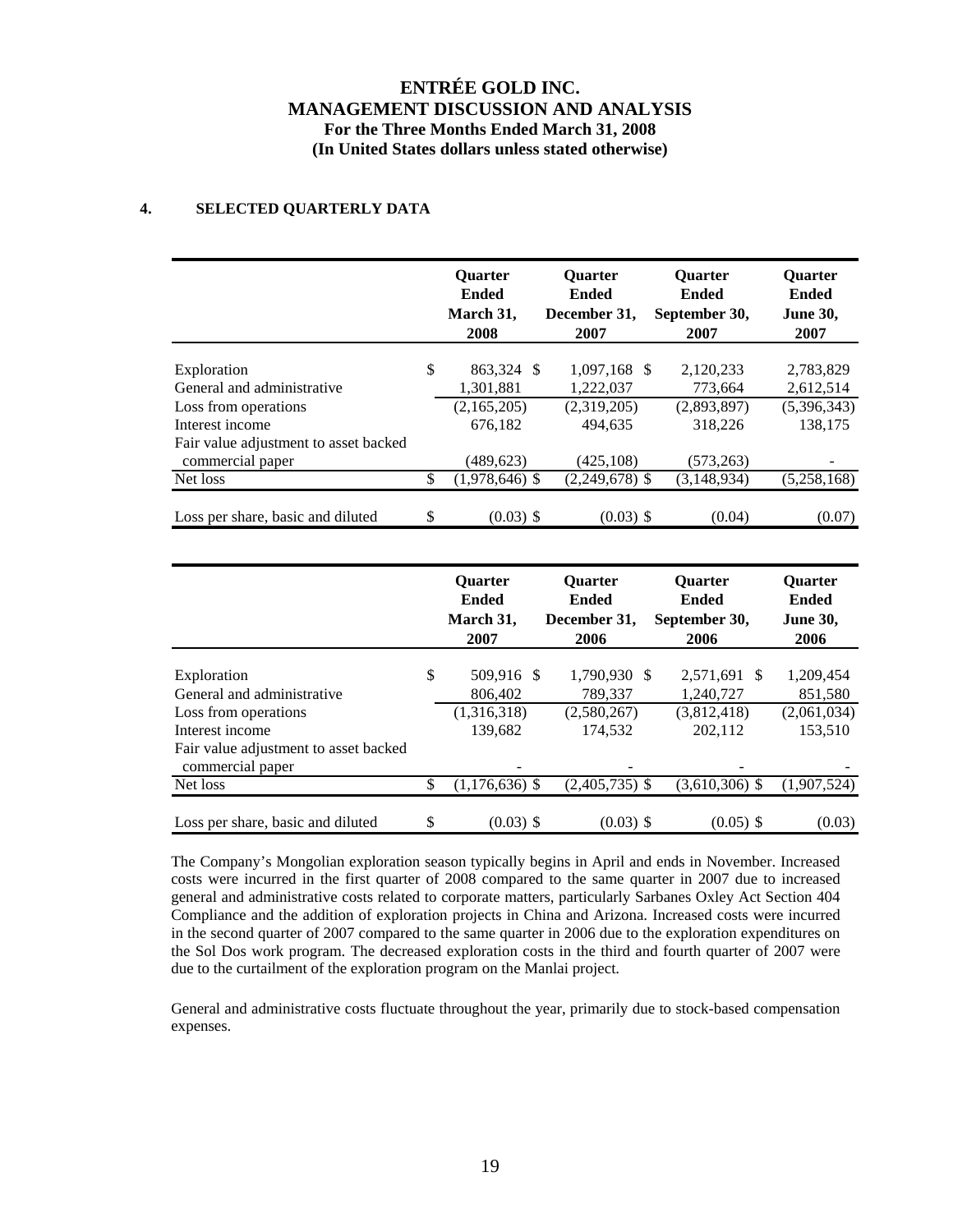### **5. LIQUIDITY**

To date the Company has not generated significant revenues from its operations and is considered to be in the exploration stage. Working capital on hand at March 31, 2008 was \$64,063,597 and is more than sufficient to finance budgeted exploration, general and administrative expense, investor relations for 2008. Cash and cash equivalents and short-term investments were \$63,439,864 at March 31, 2008 or \$0.68 per weighted average share outstanding. The company has approximately \$59 million surplus funds available for acquisitions and/or operating requirements for 2008 and subsequent years. At present, the Company is dependent on equity financing for additional funding if required. Should one of the Company's projects proceed to the mine development stage, it is expected that a combination of debt and equity financing would be available.

### **Operating activities**

Cash used in operations was \$1,514,425 for the three months ended March 31, 2008 (March 31, 2007 - \$1,628,355) and represents expenditures on mineral property exploration and general and administrative expense as described above for both periods.

### **Financing activities**

During the three months ended March 31, 2008 and 2007, the Company issued common shares as follows:

|                                         | <b>Three</b><br><b>Months</b><br><b>Ended</b><br>March 31,<br>2008 | <b>Three</b><br><b>Months</b><br><b>Ended</b><br>March 31,<br>2008 | <b>Three</b><br><b>Months</b><br><b>Ended</b><br>March 31,<br>2007 | <b>Three</b><br><b>Months</b><br><b>Ended</b><br>March 31,<br>2007 |
|-----------------------------------------|--------------------------------------------------------------------|--------------------------------------------------------------------|--------------------------------------------------------------------|--------------------------------------------------------------------|
|                                         | <b>Shares</b>                                                      | Amount                                                             | <b>Shares</b>                                                      | Amount                                                             |
| Private placements<br>Share issue costs | \$                                                                 | (7,186)                                                            | S<br>$\overline{\phantom{a}}$                                      |                                                                    |
| Exercise of warrants                    |                                                                    |                                                                    | $\overline{\phantom{a}}$                                           |                                                                    |
| Exercise of stock options               | 475,000                                                            | 521,817                                                            | 55,000                                                             | 38,450                                                             |
|                                         | 475,000                                                            | 514,631                                                            | 55,000 \$                                                          | 38,450                                                             |

Warrants exercised in June 2007 represent in part the exercise by Rio Tinto of 12,613,842 warrants to purchase one half of one share and the resultant issuance of 6,306,920 shares for proceeds of \$17,051,716. Warrants exercised in June 2007 represent in part the exercise by Ivanhoe Mines of 2,470,978 warrants to purchase one half of one share and the resultant issuance of 1,235,488 shares for proceeds of \$3,340,327.

During the year ended December 31, 2007, working capital was reduced by \$4,031,122 owing to the reclassification an investment in asset backed commercial paper from a cash equivalent to a long-term asset.

On November 26, 2007, the Company closed a Treasury Offering on a bought deal basis, consisting of 10 million Common Shares of the Company at an offering price of C\$3.00 per Common Share representing gross proceeds to the Company treasury of C\$30 million from which fees and closing costs were deducted.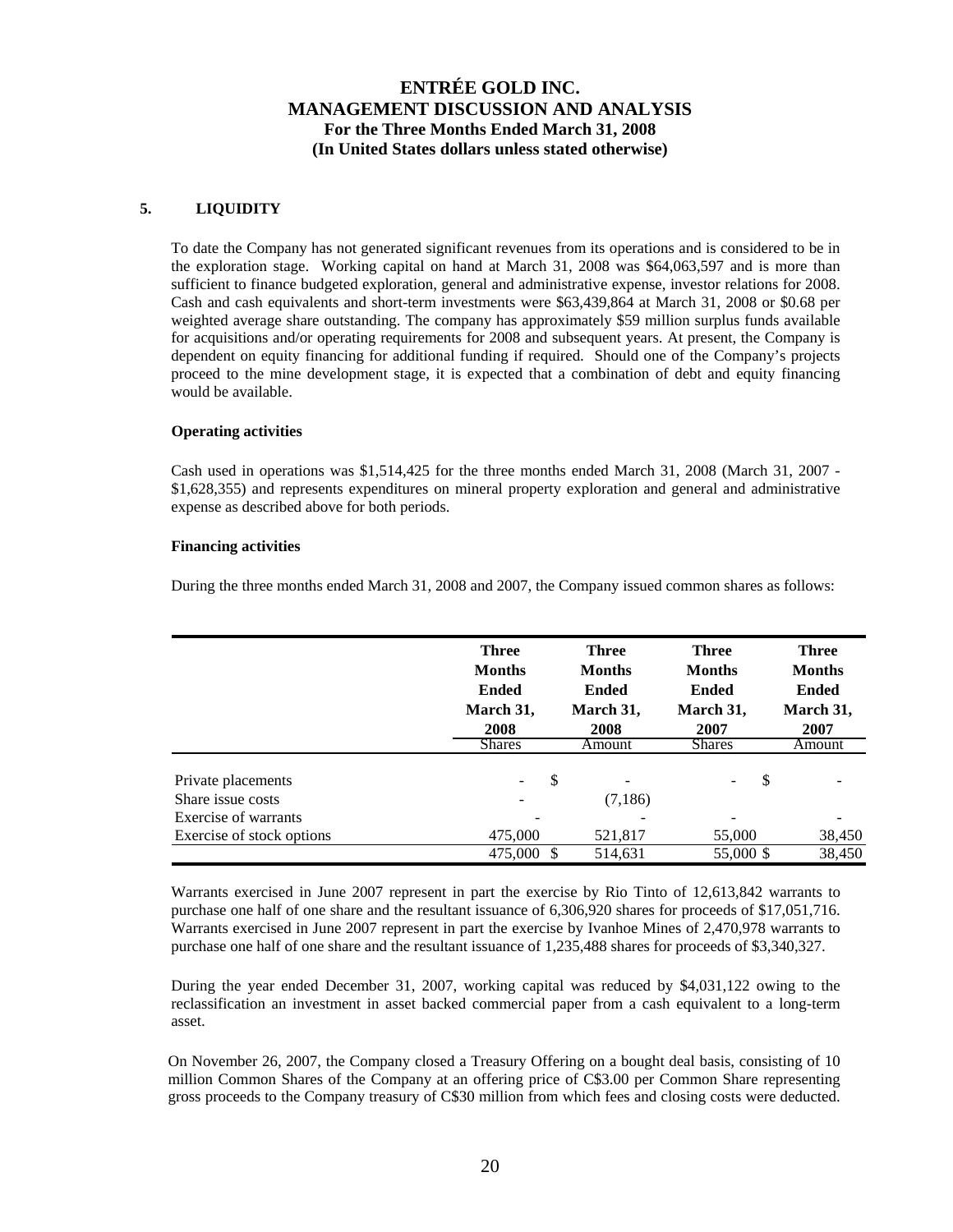In order to maintain their percentage ownership of Entrée's issued and outstanding shares of approximately 14.7% and 15.9% respectively, Ivanhoe Mines and Rio Tinto exercised their pre-emptive rights and acquired, concurrently with the closing of the Treasury Offering, an aggregate of 4,428,640 shares of the Company at a price of C\$3.00 per share for additional gross proceeds of C\$13,285,920.

#### **Investing activities**

During the three months ended March 31, 2008, the Company expended \$93,639 on equipment, primarily for exploration activities (March 31, 2007 - \$58,775).

#### **Table of Contractual Commitments**

The following table lists as of March 31, 2008 information with respect to the Company's known contractual obligations.

|               | <b>Less</b> |           |           | More                     |         |
|---------------|-------------|-----------|-----------|--------------------------|---------|
|               | than 1      | 1-3 Years | 3-5 Years | than 5 Years             | Total   |
| Office leases | 109,133     | 196,194   | -         | $\overline{\phantom{a}}$ | 305,327 |
| Total         | 109.133     | 196,194   | -         | -                        | 305,327 |

#### **Outstanding share data**

As at March 31, 2008, there were 94,047,841 common shares outstanding. In addition there were 8,739,800 stock options outstanding with exercise prices ranging from C\$1.00 to C\$3.10 per share. There were no warrants outstanding at March 31, 2008. As at May 9, 2007, there were 94,047,841 common shares outstanding.

### **6. CAPITAL RESOURCES**

The Company had no commitments for capital assets at March 31, 2008.

At March 31, 2008, the Company had working capital of approximately \$64,063,597 compared to approximately \$13,367,000 at March 31, 2007. In addition, the Company had an investment in asset backed commercial paper of \$3,032,751 net of an impairment adjustment in the amount of \$998,371. Budgeted expenditures for the 12 months ending December 31, 2008 total approximately \$6 million for exploration and \$3 million for administration and stockholder communications, net of interest and other income. Working capital on hand is expected to exceed cash requirements for the ensuing twelve months by approximately \$59 million.

The Company is committed to make lease payments for the rental of office space totaling \$305,327 over the remaining three years of its five year office lease in Vancouver and an annual lease in Beijing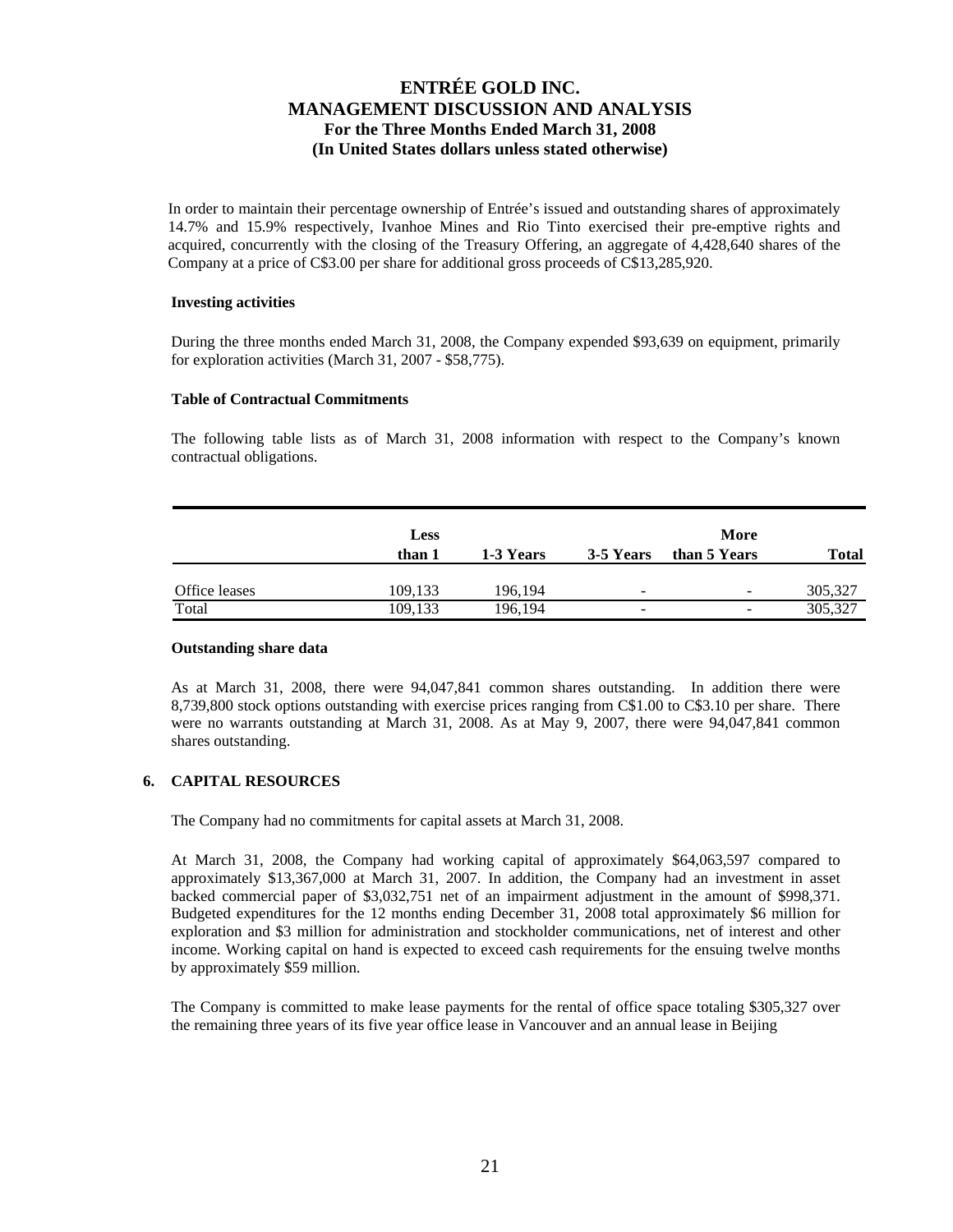#### **7. OFF-BALANCE SHEET TRANSACTIONS**

The Company has no off-balance sheet arrangements except for the contractual obligation noted above.

#### **8. TRANSACTIONS WITH RELATED PARTIES**

The Company entered into the following transactions with related parties during the three month period ended March 31, 2008:

a) Paid or accrued management fees of \$20,484 (March 31, 2007 - \$11,772) to directors and officers of the Company.

These transactions were in the normal course of operations and were measured at the exchange amount which represented the amount of consideration established and agreed to by the related parties.

### **9. PROPOSED TRANSACTIONS**

Not applicable.

### **10. CRITICAL ACCOUNTING ESTIMATES**

The preparation of consolidated financial statements in conformity with generally accepted accounting principles in the United States of America requires management to make estimates and assumptions that affect the reported amount of assets and liabilities and the disclosure of contingent assets and liabilities at the date of the financial statements and the reported amount of revenues and expenses during the period. Actual results could differ from these estimates.

The Company follows accounting guidelines in determining the value of stock option compensation, as disclosed in Note 6 to the Financial Statements. Unlike other numbers in the accounts, this is a calculated amount not based on historical cost, but on subjective assumptions introduced to an option pricing model, in particular: (1) an estimate for the average future hold period of issued stock options before exercise, expiry or cancellation and (2) future volatility of the Company's share price in the expected hold period (using historical volatility as a reference). Given that there is no market for the options and they are not transferable, the resulting value calculated is not necessarily the value the holder of the option could receive in an arm's-length transaction.

The Company's accounting policy is to expense exploration costs on a project by project basis consistent with United States GAAP. The policy is consistent with that of the other exploration companies that have not established mineral reserves. When a mineral reserve has been objectively established further exploration costs would be deferred. Management is of the view that its current policy is appropriate for the Company.

Under generally accepted accounting principles, the events and circumstances affecting ABCP since August 2007 constitute an indication of impairment and it is therefore necessary to carry ABCP at the lower of cost and estimated fair value. Fair value is estimated based on the results of a valuation technique that makes maximum use of inputs observed from markets, and relies as little as possible on inputs generated by the entity.

Management has estimated as at March 31, 2008 the fair value impairment on ABCP held as prescribed by Section 3855 by using a probability-weighted cash flow approach. To accomplish this, we modeled the key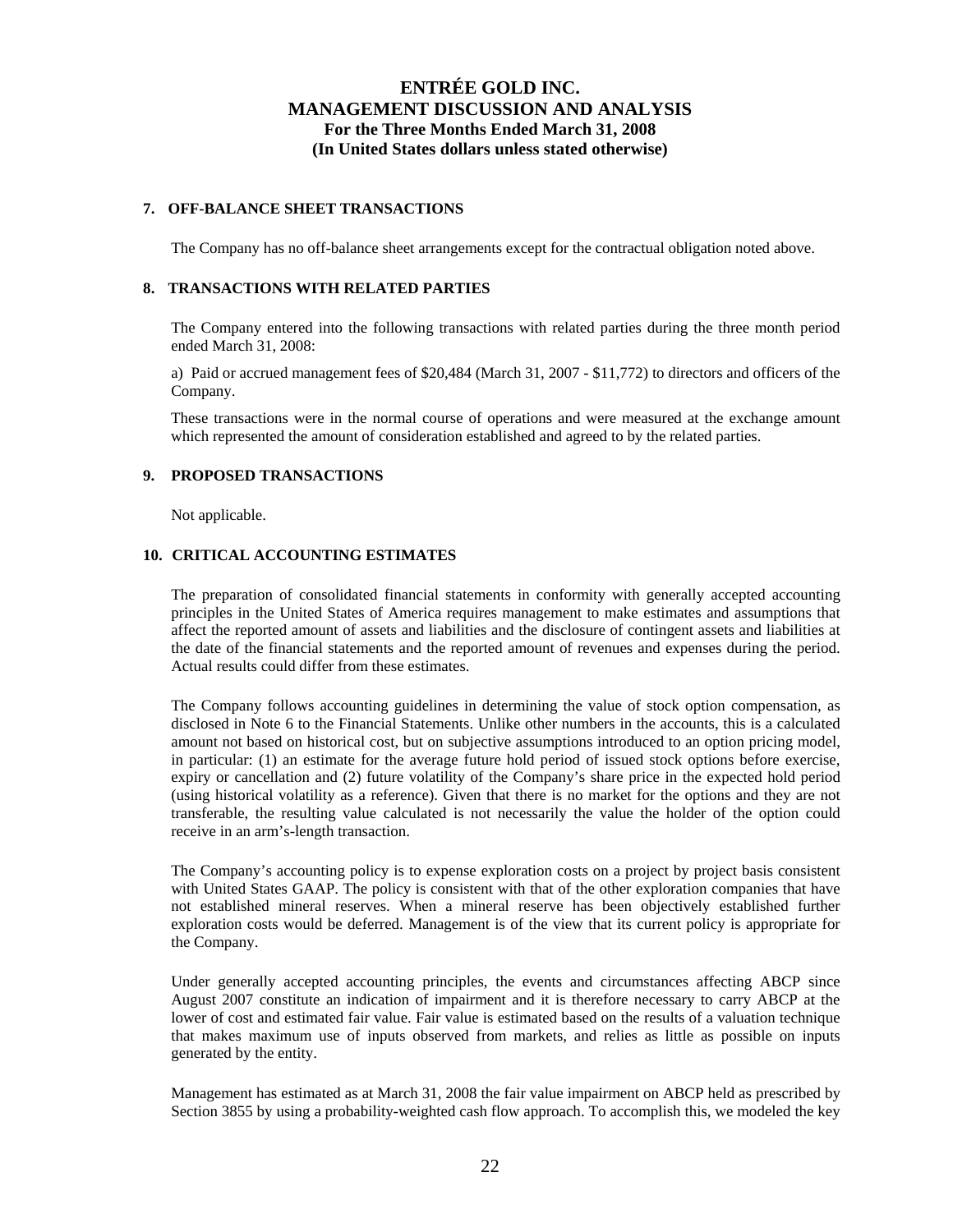characteristics of the new notes ("Restructured Notes") based upon details provided in the Information Statement and JP Morgan Report issued by the Committee on March 20, 2008. Where these materials lacked sufficient detail, Management developed estimates with the assistance of an external financial advisor.

The Company then arrived at a value for the Restructured Notes by estimating the yield that a prospective purchaser would require in order to purchase the notes. The resulting valuation is the one that provides the required yield to prospective investors and is estimated to be function of credit quality, prevailing interest rates, the potential for future margin calls, the potential lack of liquidity in the market, and the complexity of the instruments. Depending on the class of note, our estimates of required yield ranged from 7.30% to 29.3%.

### **11. CHANGES IN ACCOUNTING POLICIES**

In September 2006, FASB issued SFAS No. 157 ("SFAS 157"), "Fair Value Measurements." Among other requirements, SFAS 157 defines fair value and establishes a framework for measuring fair value and also expands disclosure about the use of fair value to measure assets and liabilities. SFAS 157 was effective for our company beginning January 1, 2008. The adoption of this standard did not have any impact on our financial position or results of operations.

In February 2007, the FASB issued SFAS No. 159, "The Fair Value Option for Financial Assets and Financial Liabilities," including an amendment of FASB Statement No. 115. This pronouncement permits entities to choose to measure eligible financial instruments at fair value as of specified dates. Such election, which may be applied on an instrument by instrument basis, is typically irrevocable once elected. SFAS 159 was effective for our company beginning January 1, 2008. The adoption of this standard did not have any impact on our financial position or results of operations.

The adoption of these new pronouncements is not expected to have a material effect on the Company's consolidated financial position or results of operations.

In December 2007, the FASB issued SFAS No. 141R, "Business Combinations" which changes how business acquisitions are accounted. SFAS 141R requires the acquiring entity in a business combination to recognize all (and only) the assets acquired and liabilities assumed in the transaction and establishes the acquisition-date fair value as the measurement objective for all assets acquired and liabilities assumed in a business combination. Certain provisions of this standard will, among other things, impact the determination of acquisition-date fair value of consideration paid in a business combination (including contingent considerations); exclude transaction costs from acquisition accounting; and change accounting practices for acquired contingencies, acquisition-related restructuring costs, in-process research and development, indemnification assets and tax benefits. SFAS No. 141R is effective for business combinations and adjustments to an acquired entity's deferred tax asset and liability balances occurring after December 31, 2008. The Company is currently evaluating the future impacts and disclosure of this standard.

In December 2007, the FASB issued SFAS No. 160, "Noncontrolling Interests in Consolidated Financial Statement, an amendment of ARB No. 51," which establishes new standards governing the accounting for and reporting of noncontrolling interests (NCI) in partially owned consolidated subsidiaries and the loss of control of subsidiaries. Certain provisions of this standard indicate, among other things, that NCIs (previously referred to as minority interests) be treated as a separate component of equity, not as a liability; that increases and decreases in the parent's ownership interest that leave control intact be treated as equity transactions, rather than as step acquisitions or dilution gains or losses; and that losses of a partially owned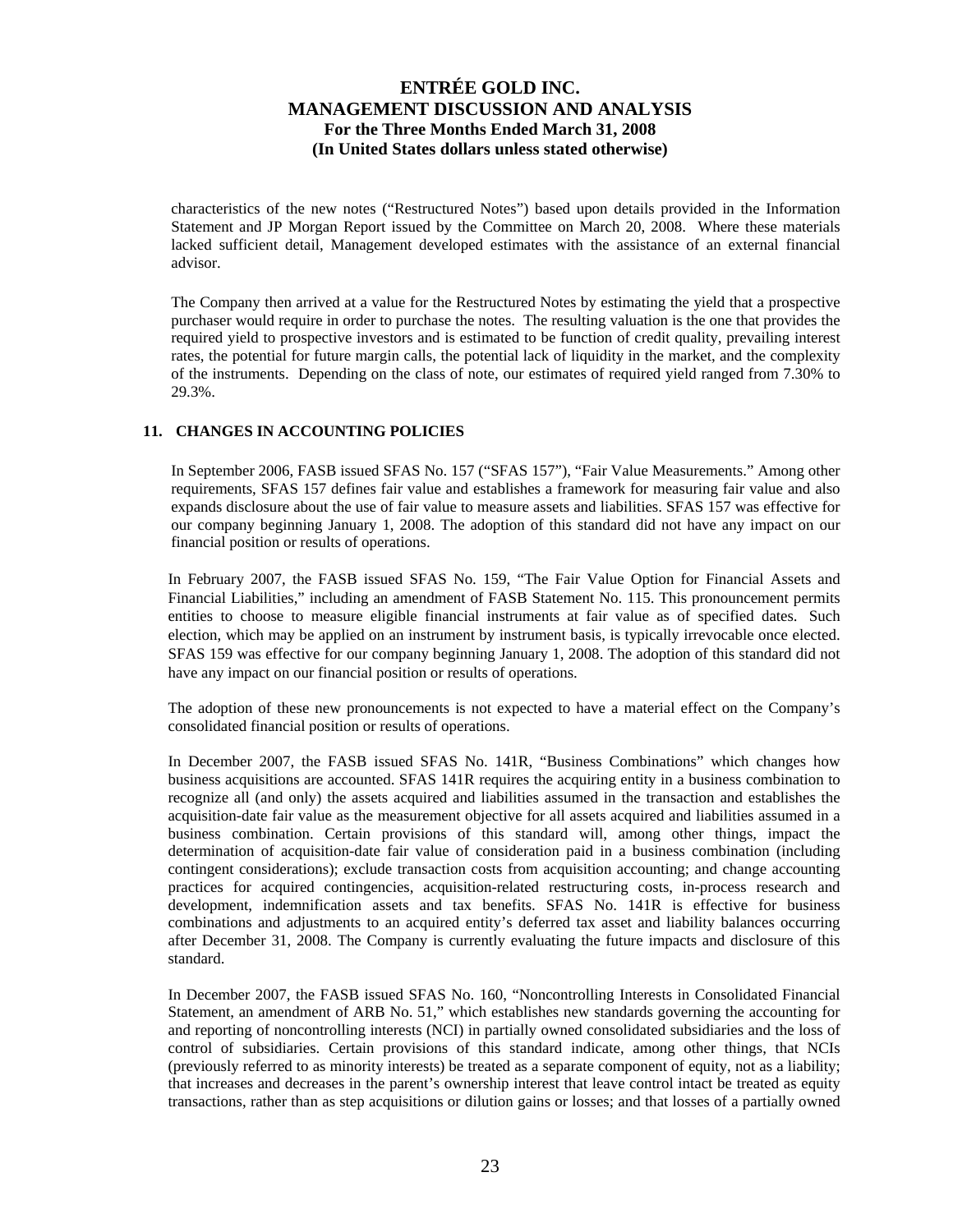consolidated subsidiary be allocated to the NCI even when such allocation might result in a deficit balance. This standard also requires changes to certain presentation and disclosure requirements. SFAS No. 160 is effective beginning January 1, 2009. The provisions of the standard are to be applied to all NCIs prospectively, except for the presentation and disclosure requirements, which are to be applied retrospectively to all periods presented. The Company is currently evaluating the future impacts and disclosure of this standard.

A detailed summary of all of the Company's significant accounting policies and the estimates derived therefrom is included in Note 2 to the annual consolidated financial statements for the year ended December 31, 2007.

### **12. FINANCIAL INSTRUMENTS AND OTHER INSTRUMENTS**

The Company's financial assets and liabilities consist of cash and cash equivalents, investments, receivables, and accounts payable and accrued liabilities, some of which are denominated in U.S. dollars, Mongolian Tugriks and Chinese Renminbi. The Company is at risk to financial gain or loss as a result of foreign exchange movements against the Canadian dollar. The Company minimizes its foreign exchange risk by maintaining low account balances in currencies other than the Canadian dollar. The Company does not currently have major commitments to acquire assets in foreign currencies; but historically it has incurred the majority of its exploration costs in foreign currencies.

### **13. OTHER MD&A REQUIREMENTS**

#### **Forward-Looking Statements**

Except for historical information contained in this discussion and analysis, disclosure statements contained herein are forward-looking, as defined in the United States Private Securities Litigation Reform Act of 1995. Forward-looking statements are subject to risks and uncertainties that could cause actual results to differ materially from those in such forward-looking statements. Forward-looking statements are made based on management's beliefs, estimates and opinions on the date the statements are made and the Company undertakes no obligation to update forward-looking statements if these beliefs, estimates and opinions or other circumstances should change. Investors are cautioned against attributing undue certainty to forward-looking statements.

#### **Risk**

The Company is a mineral exploration and development company and is exposed to a number of risks and uncertainties that are common to other companies in the same business; some of these risks have been discussed elsewhere in this report. The reader should also refer to the discussion of risks contained in the Annual Information Form available on SEDAR at www.sedar.com.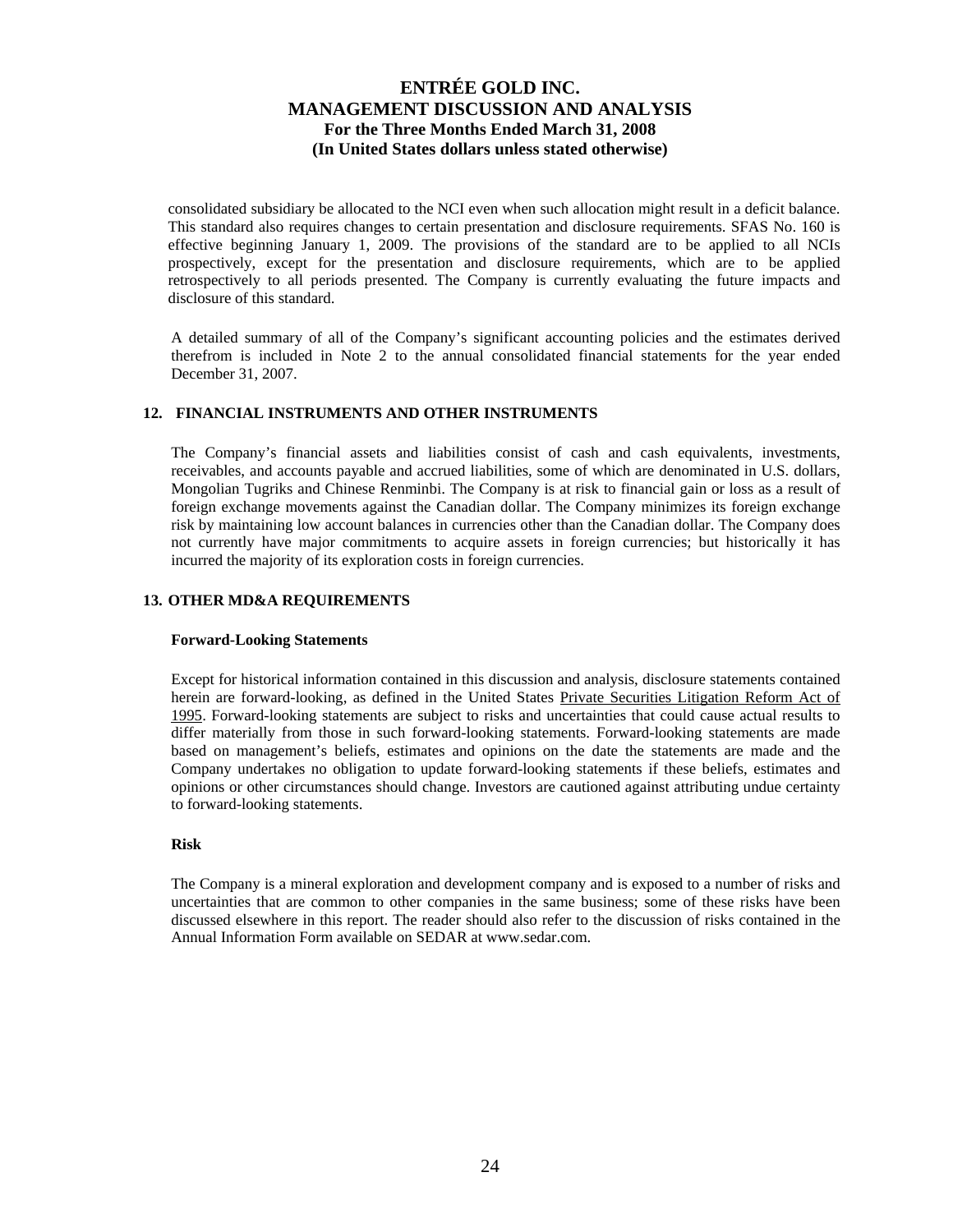There is no assurance that a commercially viable mineral deposit exists on any of our properties, and further exploration is required before we can evaluate whether any exist and, if so, whether it would be economically and legally feasible to develop or exploit those resources. Even if we complete our current exploration program and we are successful in identifying a mineral deposit, we would be required to spend substantial funds on further drilling and engineering studies before we could know whether that mineral deposit will constitute a reserve (a reserve is a commercially viable mineral deposit).

The Company must comply with license and permitting requirements. Our exploration licenses, as extended, for the four Mongolian properties expire in March or April 2010, unless converted before these dates to mining licenses. The total estimated annual fees in order to maintain the licenses in good standing is approximately \$280,000.

The Company must comply with environmental regulations that govern air and water quality and land disturbance and provide mine reclamation and closure costs.

The Company's financial success is subject to, among other things, fluctuations in copper and gold prices which may affect current or future operating results and may affect the economic value of its mineral resources. The Company's ability to obtain financing to explore for mineral deposits and to complete the development of those properties it has classified as assets is not assured; nor is there assurance that the expenditure of funds will result in the discovery of an economic mineral deposit. Should one or more of these risks and uncertainties materialize, or should underlying assumptions prove incorrect, actual results may vary materially from those described in forward-looking statements.

The Company has not completed a feasibility study on any of its deposits to determine if its hosts a mineral resource that can be economically developed and profitably mined.

#### **Canadian Disclosure Standards in Mineral Resources and Mineral Reserves**

The terms "Mineral Reserve," "Proven Mineral Reserve" and "Probable Mineral Reserve" are Canadian mining terms as defined in accordance with National Instrument 43-101 – Standards of Disclosure for Mineral Projects ("NI 43-101") under the guidelines set out in the Canadian Institute of Mining, Metallurgy and Petroleum (the "CIM") *CIM Standards on Mineral Resources and Mineral Reserves*, adopted by the CIM Council, as may be amended from time to time by the CIM.

The definitions of proven and probable reserves used in NI 43-101 differ from the definitions in the United States Securities and Exchange Commission ("SEC") Industry Guide 7. Under SEC Guide 7 standards, a "Final" or "Bankable" feasibility study is required to report reserves, the three year history average price is used in any reserve or cash flow analysis to designate reserves and the primary environmental analysis or report must be filed with the appropriate governmental authority.

In addition, the terms "Mineral Resource", "Measured Mineral Resource", "Indicated Mineral Resource" and "Inferred Mineral Resource" are defined in and required to be disclosed by NI 43-101; however, these terms are not defined terms under SEC Industry Guide 7 and normally are not permitted to be used in reports and registration statements filed with the SEC. Investors are cautioned not to assume that any part or all of mineral deposits in these categories will ever be converted into reserves. "Inferred Mineral Resources" have a great amount of uncertainty as to their existence, and great uncertainty as to their economic and legal feasibility. It cannot be assumed that all or any part of an Inferred Mineral Resource will ever be upgraded to a higher category. Under Canadian rules, estimates of Inferred Mineral Resources may not form the basis of feasibility or pre-feasibility studies, except in rare cases.